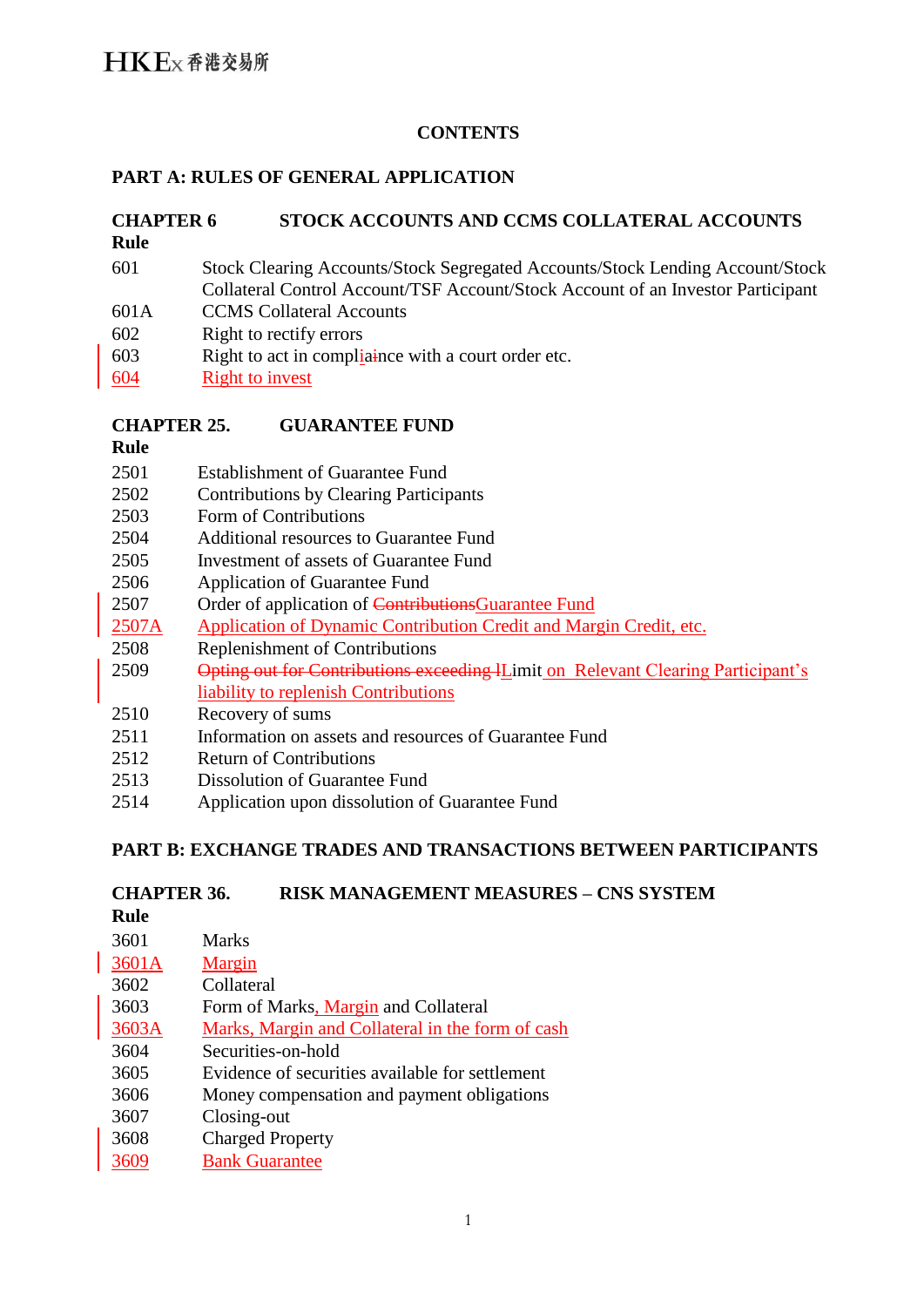# **CHAPTER 1**

# **INTERPRETATION**

| 101. | <b>Definitions</b>        |                                                                                                                                                                                                                                                                                                                                                                                                                                                               |  |  |
|------|---------------------------|---------------------------------------------------------------------------------------------------------------------------------------------------------------------------------------------------------------------------------------------------------------------------------------------------------------------------------------------------------------------------------------------------------------------------------------------------------------|--|--|
|      | "Basic Contribution"      | means a contribution made or required to<br>be made by a Clearing Participant to the<br>Guarantee Fund pursuant to Rule 2502(i);                                                                                                                                                                                                                                                                                                                              |  |  |
|      | "CCMS"                    | Collateral<br>the<br>Common<br>means<br>Management System, a common sub-<br>system of CCASS and DCASS operated<br>by HKSCC, HKFE Clearing Corporation<br>Limited and The SEHK Options Clearing<br>Limited,<br>which<br>enables<br>House<br>Participants to manage their collateral<br>paid, provided or delivered to, or<br>deposited with HKSCC;                                                                                                             |  |  |
|      | "CCMS Collateral Account" | means an account established in CCMS<br>for each Participant (other than an<br>Investor Participant) for debiting and<br>crediting <b>Collateral</b> , as referred to in<br>Rule 601A. For the purposes of the<br>Rules and the Operational Procedures,<br>unless otherwise specified, the term<br>"CCMS Collateral Account" does not<br>include an account established in CCMS<br>for a Participant by another Recognized<br>Clearing House under its rules; |  |  |
|      | "Charged Property"        | means eash in Hong Kong dollar and<br>other currencies, the Collateral Securities<br>and any Derived Assets of a Participant,<br>as referred to in Rule 3608;                                                                                                                                                                                                                                                                                                 |  |  |
|      | "Collateral Security"     | means an Eligible Security which is from<br>time to time held by or deposited with<br>HKSCC by a Participant for credit into<br>the CCMS Collateral Account of such<br>Participant, in accordance with Rule<br>3601, 3601A, 3603 or 3608;                                                                                                                                                                                                                     |  |  |
|      | "Contributions"           | means, in relation to a Clearing<br>Participant, both the Basic Contribution<br>and the Dynamic Contribution of the<br>Clearing Participant—the contribution                                                                                                                                                                                                                                                                                                  |  |  |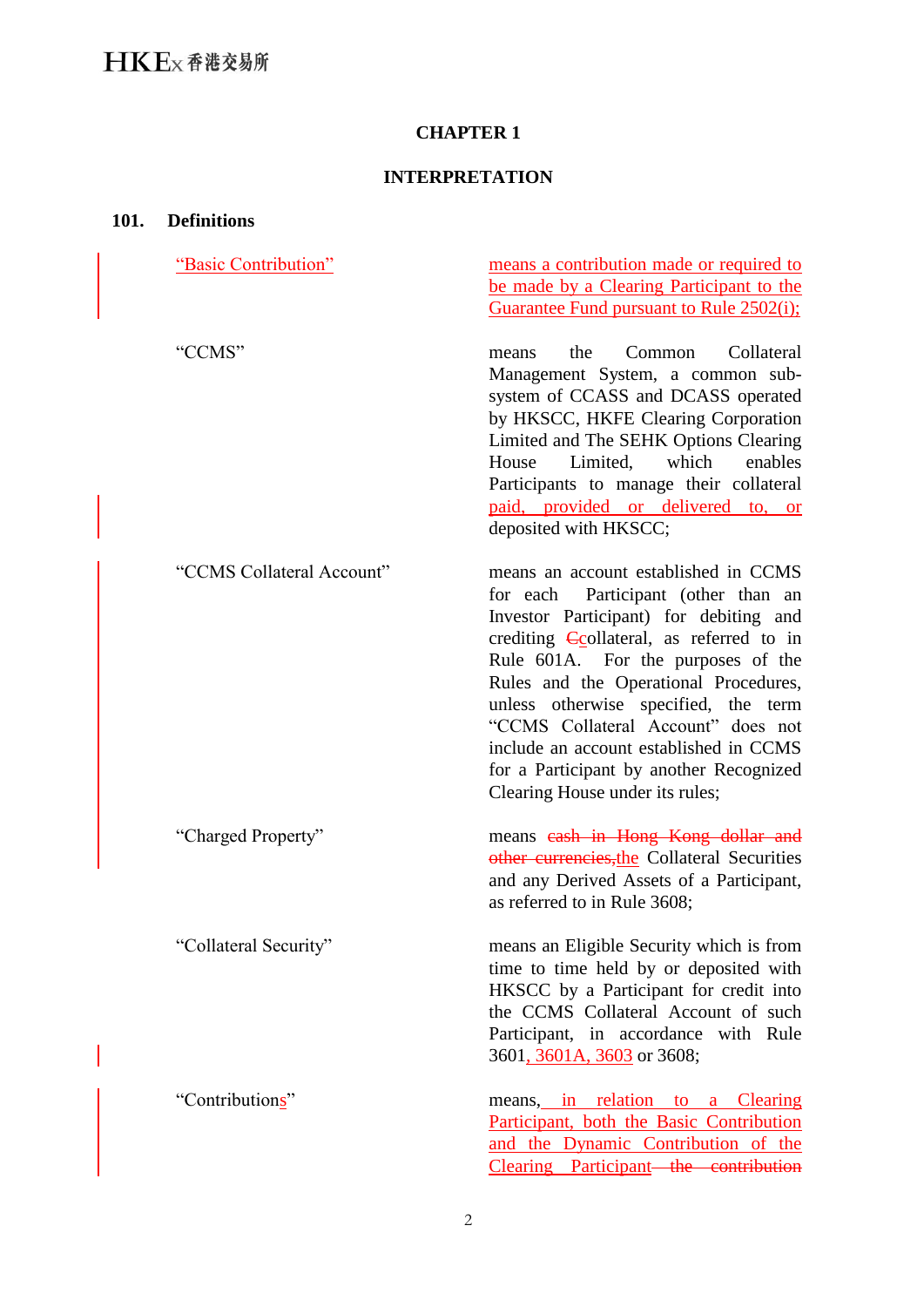# $H$ K $F$ <sub>x</sub> 香港交易所

"Mark-to-market"

"Relevant Clearing Participant"

made or required to be made by a Clearing Participant to the Guarantee Fund pursuant to Rule 2502;

"Dynamic Contribution" means a contribution made or required to be made by a Clearing Participant to the Guarantee Fund pursuant to Rule  $2502(ii)$ ;

"Dynamic Contribution Credit" means a credit limit in respect of Dynamic Contribution that may be allowed to each Clearing Participant, as referred to in Rule 2502;

"Margin" means an amount determined by HKSCC as required to be provided by a Clearing Participant or Clearing Agency Participant pursuant to Rule 3601A;

"Margin Credit" means a credit limit in respect of Margin that may be allowed to each Clearing Participant or Clearing Agency Participant, as referred to in Section 10.10A of the Operational Procedures;

"Margining Position" means the Mark-to-market value of the unsettled stock position of a Clearing Participant or Clearing Agency Participant under the CNS System, as determined by HKSCC for computation of Margin;

"Mark" means an amount required to be provided by a Clearing Participant or a Clearing Agency Participant which is a party to a Market Contract to HKSCC pursuant to Rule 3601;

> means the evaluation of the extent, in money terms, to which the value of an unsettled position in Eligible Securities of a Clearing Participant or a Clearing Agency Participant which is a party to a Market Contract has changed, in accordance with Rule 3601;

> means, in relation to a Relevant Event, a Participant which participates in CCASS as a Clearing Participant on the date of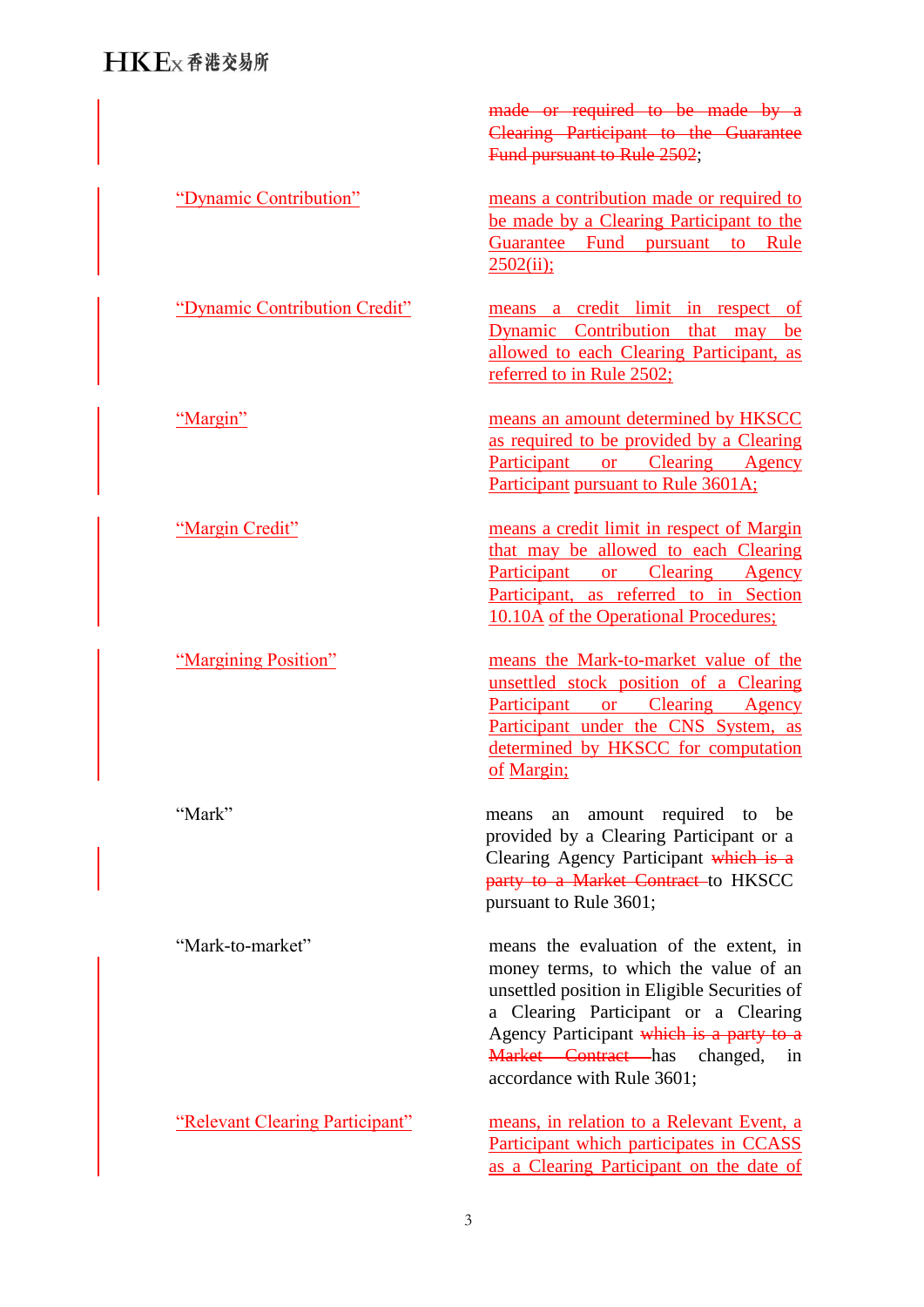"Relevant Event" occurrence of the Relevant Event, notwithstanding the subsequent cessation of its participation in CCASS of a Clearing Participant for whatever reason. For the purposes of the Rules and the Operational Procedures, unless otherwise specified, the term "Relevant Clearing Participant" includes the Clearing Participant in default (if applicable); means an event or circumstances, including but not limited to an Event of Default, which results in or, in the opinion of HKSCC, may result in payments out of the Guarantee Fund under Rule 2507 to satisfy the obligations and liabilities of HKSCC referred to in Rule 2506; "Specific Cash Collateral" means cash in the relevant Eligible Currency which is from time to time provided by a Participant to HKSCC in

accordance with Rule 3601 or 3601A;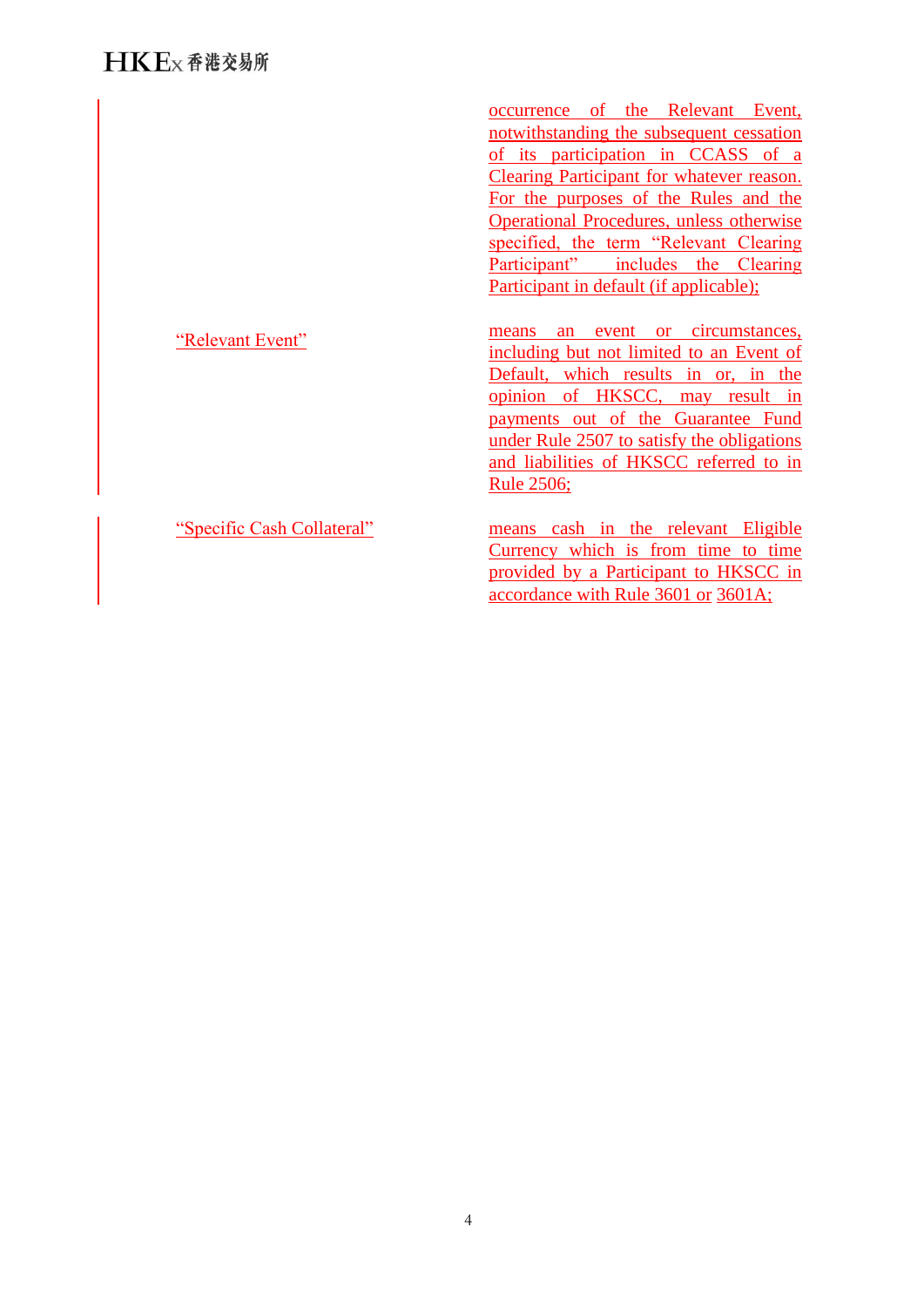# **CHAPTER 3 ADMISSION OF PARTICIPANTS**

#### **303. Criteria for admission**

In the case of an application to become a Direct Clearing Participant, the applicant must:-

(iii) undertake, if its application is successful, to sign a Participant Agreement; to pay to HKSCC as provided in the Participant Agreement an admission fee of HK\$50,000 in respect of each Stock Exchange Trading Right held by the applicant (or such other amount as may be specified by HKSCC from time to time); to pay to HKSCC its Basic Contribution and Dynamic Contribution in accordance with the Rules; to arrange indemnity insurance in a form acceptable to or as prescribed by HKSCC; and to provide, if required, assurances acceptable to HKSCC in respect of its obligations to HKSCC as a result of its participation in CCASS, including, but not limited to, liabilities for defective Eligible Securities deposited by it into CCASS, such assurances to be in the form of insurance, a guarantee from a bank or in such other form as shall be acceptable to HKSCC; and to procure the agreement of its Designated Bank to comply with the requirements of HKSCC for CCASS money settlement purposes.

In the case of an application to become a General Clearing Participant, the applicant must: -

(v) undertake, if its application is successful, to sign a Participant Agreement; to pay to HKSCC as provided in the Participant Agreement an admission fee of HK\$50,000 or HK\$50,000 in respect of each Stock Exchange Trading Right held by the applicant (if applicable) whichever is the higher (or such other amount as may be specified by HKSCC from time to time); to pay to HKSCC its Basic Contribution and Dynamic Contribution in accordance with the Rules; to arrange indemnity insurance in a form acceptable to or as prescribed by HKSCC; and to provide, if required, assurances acceptable to HKSCC in respect of its obligations to HKSCC as a result of its participation in CCASS, including, but not limited to, liabilities for defective Eligible Securities deposited by it into CCASS, such assurances to be in the form of insurance, a guarantee from a bank or in such other form as shall be acceptable to HKSCC; and to procure the agreement of its Designated Bank to comply with the requirements of HKSCC for CCASS money settlement purposes.

#### **CHAPTER 5**

#### **ELIGIBLE SECURITIES AND ELIGIBLE CURRENCIES**

#### **504. Acceptance of Eligible Securities as Collateral Security**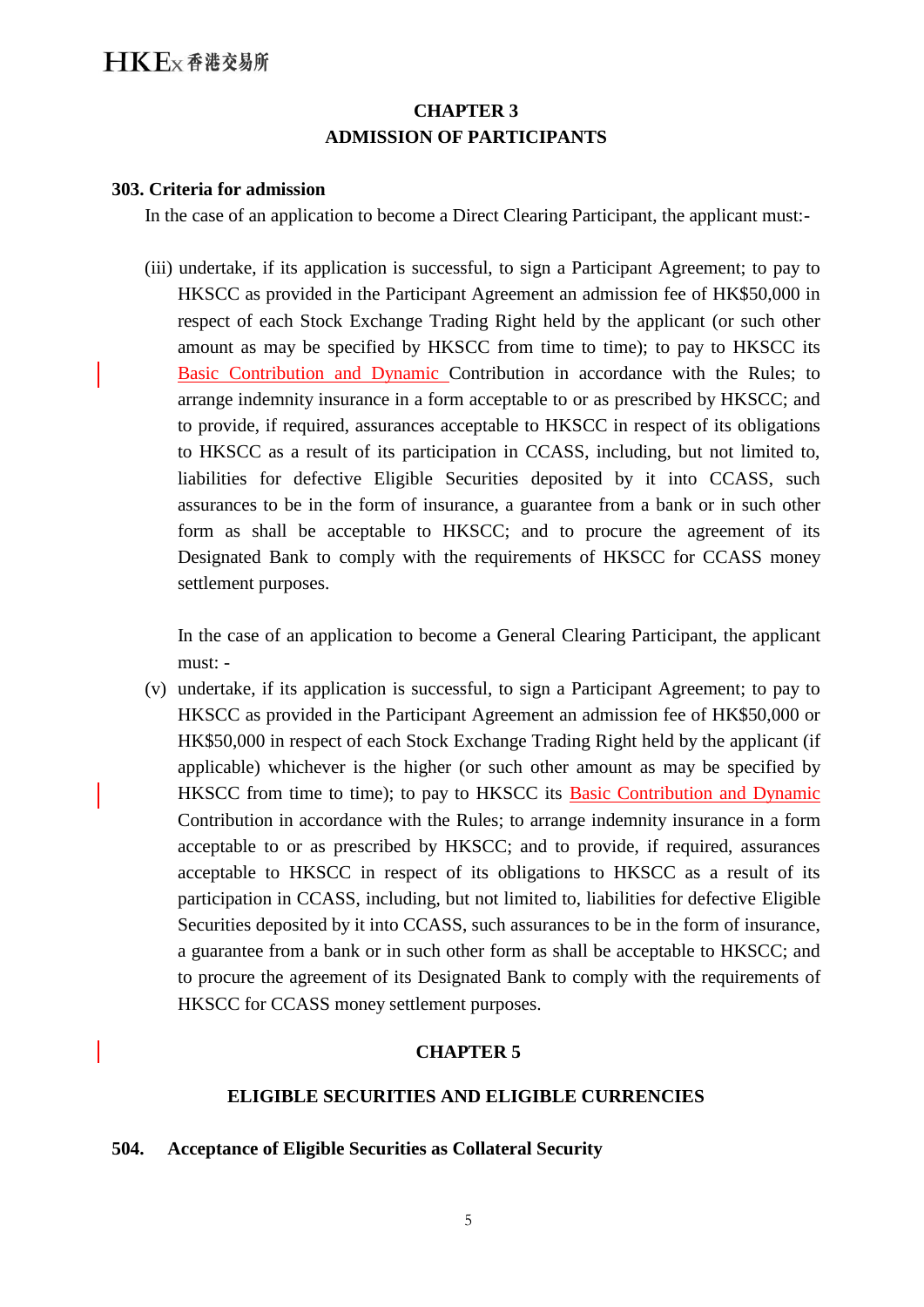# $H$ K $F$ <sub>x</sub> 香港交易所

HKSCC shall have absolute discretion to accept or refuse for credit to any CCMS Collateral Account an Eligible Security from a Participant as Collateral Security (i) for the discharge and satisfaction of any Marks, Margin and Collateral obligations of such Participant or for HKSCC's waiver in computation of Marks on any Market Contract to which such Participant is a party, (ii) for the discharge and satisfaction of all other obligations and liabilities (actual or contingent) of such Participant to HKSCC arising directly in connection with HKSCC ensuring the settlement of Market Contracts to which such Participant is a party, (iii) for the discharge and satisfaction of all liabilities (actual or contingent) of the Participant to HKSCC arising from a loss of or defects affecting Eligible Securities pursuant to Rule 812, Rule 813, Rule 814 and Rule 815 and (iv) for the discharge and satisfaction of all other obligations (actual or contingent) of such Participant to HKSCC.

HKSCC shall also have absolute discretion to accept or refuse for credit to any CCMS Collateral Account an Eligible Security from a Clearing Participant or Clearing Agency Participant as Collateral Security for HKSCC's (i) waiver in computation of Marks required from the Participant; and (ii) reduction of Margining Position of the Participant for computation of Margin required from the Participant.

### **CHAPTER 6**

#### **STOCK ACCOUNTS AND CCMS COLLATERAL ACCOUNTS**

#### **604. Right to invest**

Without prejudice to any other rights of HKSCC in respect of the amounts standing to the credit of any CCMS Collateral Account established for a Participant, HKSCC may invest such amounts or any part thereof in such manner and to such extent as HKSCC considers expedient and financially prudent. For the avoidance of doubt, any obligation of HKSCC to pay the Participant the remaining balance of such amounts after satisfaction of all obligations and liabilities of the Participant to HKSCC and any interest or cost HKSCC may allow and/or charge to the Participant on such amounts in accordance with the Rules and the Operational Procedures shall not be affected by any gain or loss arising from the investment activities. Any such gain or loss is for HKSCC.

#### **CHAPTER 12A**

#### **FOREIGN EXCHANGE SERVICES**

#### **12A14. Collateral**

Without prejudice to any other provisions of the Rules, HKSCC shall be entitled from time to time to require a TSF CCASS Participant which is (pursuant to Rule 901(ia)) a party to a TSF FX Transaction or (pursuant to Rule 12A12) a party to a Stock Release FX Transaction to pay to it forthwith on demand a cash sum of such amount as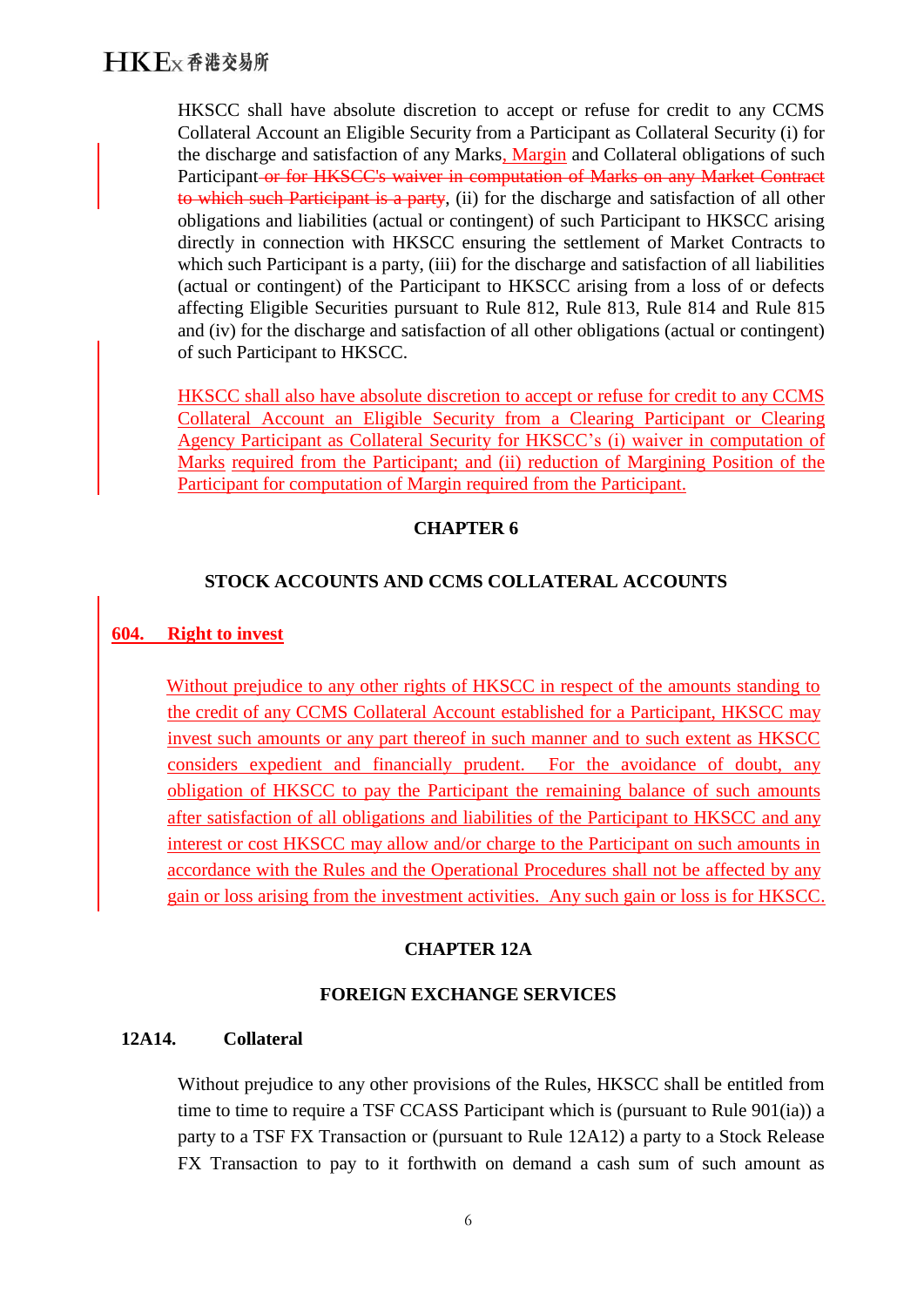HKSCC shall consider appropriate as Collateral to be usedheld by HKSCC as collateralsecurity for the performance of the TSF CCASS Participant's obligations and liabilities under a TSF FX Transaction or a Stock Release FX Transaction or to be applied in or towards the satisfaction of such obligations and liabilities, the payment of any sums or expenses incurred by HKSCC in respect of such TSF FX Transaction or Stock Release FX Transaction (including fees arising from a reversal of any transactions) or the payment of any fees or penalties due to or imposed by HKSCC from time to time.

Where Collateral is paid to HKSCC under this Rule, HKSCC shall have the right to apply all or part of the Collateral at any time without prior notice being given to a TSF CCASS Participant in or towards satisfaction or payment of the obligations and liabilities (actual or contingent) of such Participant as referred to above, and the only obligation of HKSCC in respect of such Collateral received shall be to pay the TSF CCASS Participant an amount equal to the balance remaining after satisfaction of all such obligations and liabilities.

A TSF CCASS Participant providing Collateral to HKSCC under this Rule represents and warrants to HKSCC that it has title and authority to provide such Collateral to HKSCC free from all encumbrances and third party rights of any nature whatsoever; and shall not create or permit to subsist any encumbrance over all or any part of the Collateral.

#### **CHAPTER 14**

#### **STATEMENTS AND REPORTS**

#### **1404. Audited accounts of HKSCC**

HKSCC shall furnish Participants (other than Investor Participants), the Exchange and the Commission with a copy of its audited accounts every year, together with a copy of the audited accounts of the Guarantee Fund.

HKSCC shall furnish Investor Participants with a copy of its annual audited accounts if so requested by the Participant.

#### **CHAPTER 20 DISCIPLINARY ACTIONS**

#### **2004. Expulsion of Participant**

(iii) A Participant that has been expelled from participation in CCASS shall not have any claim in respect of its  $e$ Contributions, if any, to the Guarantee Fund and/or any other fees paid to HKSCC except as provided for in the Rules.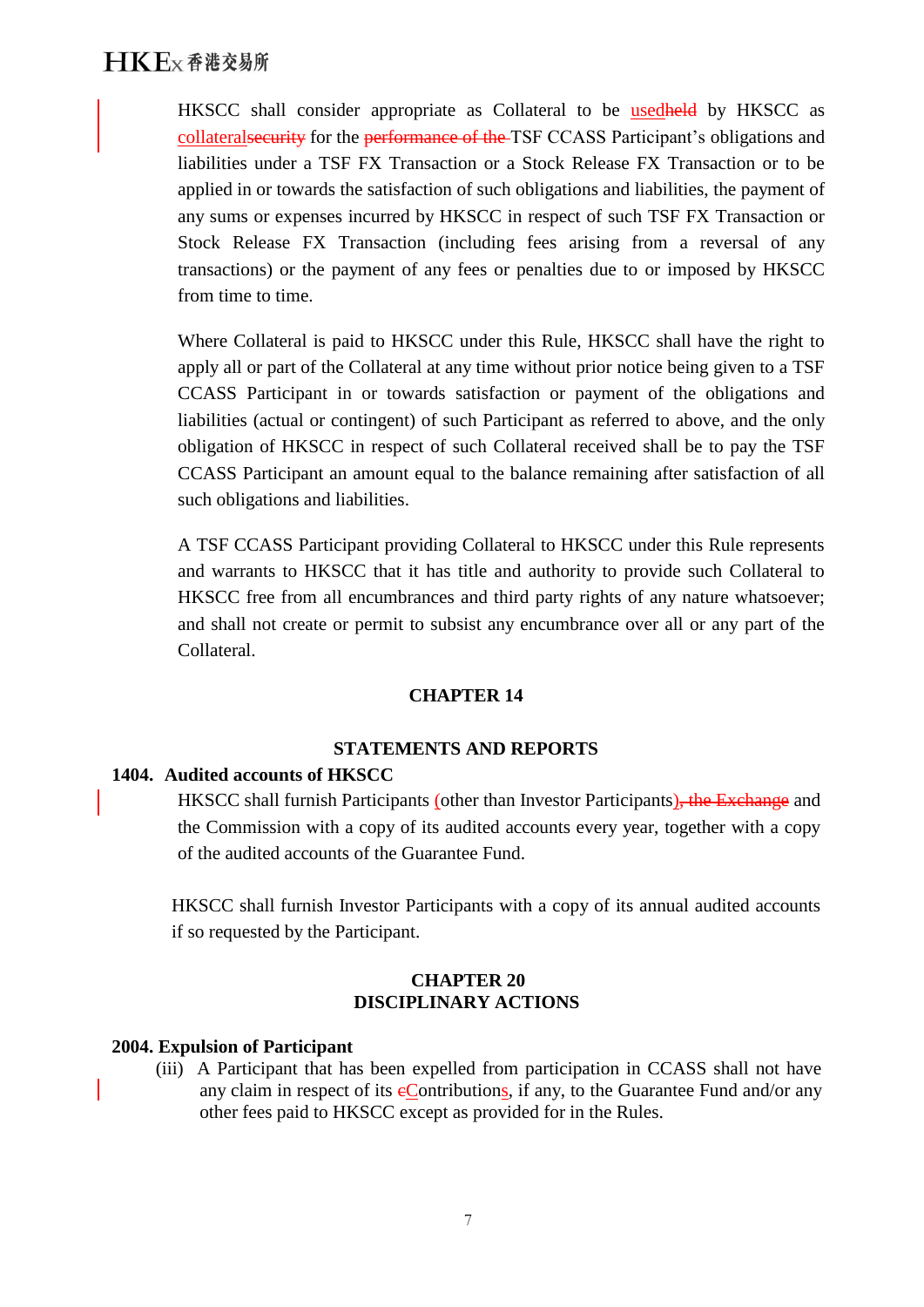#### **CHAPTER 22 TERMINATION OF PARTICIPATION**

#### **2202. Forthwith termination by HKSCC**

Without prejudice to any other rights HKSCC may have and notwithstanding anything to the contrary in the Rules, HKSCC may terminate the participation in CCASS of a Participant forthwith by notice :-

(vii) in the event that an Event of Default as referred to in Rule 3701 has occurred in respect of a Clearing Participant, including a failure to provide or replenish its Basic Contribution or Dynamic Contribution, or a failure to provide additional amounts as Basic Contribution or Dynamic Contribution in respect of any pending applications thereof pursuant to Rule 2508 or Rule 2509; or

#### **2204. Consequences of termination**

Within six months of the termination of participation in CCASS of a Participant, or as soon thereafter as is practicable, HKSCC shall, subject as otherwise provided in the Rules, cause to be returned to, or make available for collection by, the Participant all property or assets held by HKSCC for the Participant provided always that HKSCC shall have the right (without affecting any other rights it may have):-

- (i) to set off amounts due or which may become due to HKSCC from the Participant, if applicable; and/or
- (ii) to retain property or assets (but not Eligible Securities in the Stock Segregated Accounts of the Participant other than Derived Assets credited into the Entitlement Account of the Participant) or to refrain from arranging for the determination or cancellation of (as well as to require the provision of) insurance, assurances, guarantees, indemnities, to provide in full for the fulfilment of the Participant's obligations and liabilities, actual or contingent, to HKSCC.

The termination of participation in CCASS of a Participant will not affect any rights or liabilities of the Participant arising out of matters which have taken place prior thereto and for the purpose of settlement of any such rights or liabilities of the Participant, HKSCC may continue to treat the Participant as a Participant.

Any provision which expressly or by implication is intended to come into or continue in force on or after termination of a Participant's participation in CCASS shall remain in full force and effect and binding on the Participant.

Notwithstanding anything contained in the Rules, a Clearing Participant's obligations as a Relevant Clearing Participant shall survive the termination of the Clearing Participant's participation in CCASS. Without prejudice to any other rights of HKSCC, HKSCC shall be entitled to treat such Clearing Participant whose participation in CCASS has been terminated as a Relevant Clearing Participant for the purposes of Rules 2507, 2507A, 2508 and 2509, and all matters arising therefrom or in relation thereto so as to give full force and effect to the Rules. Such Clearing Participant shall remain bound by those provisions and the related provisions as if the termination of its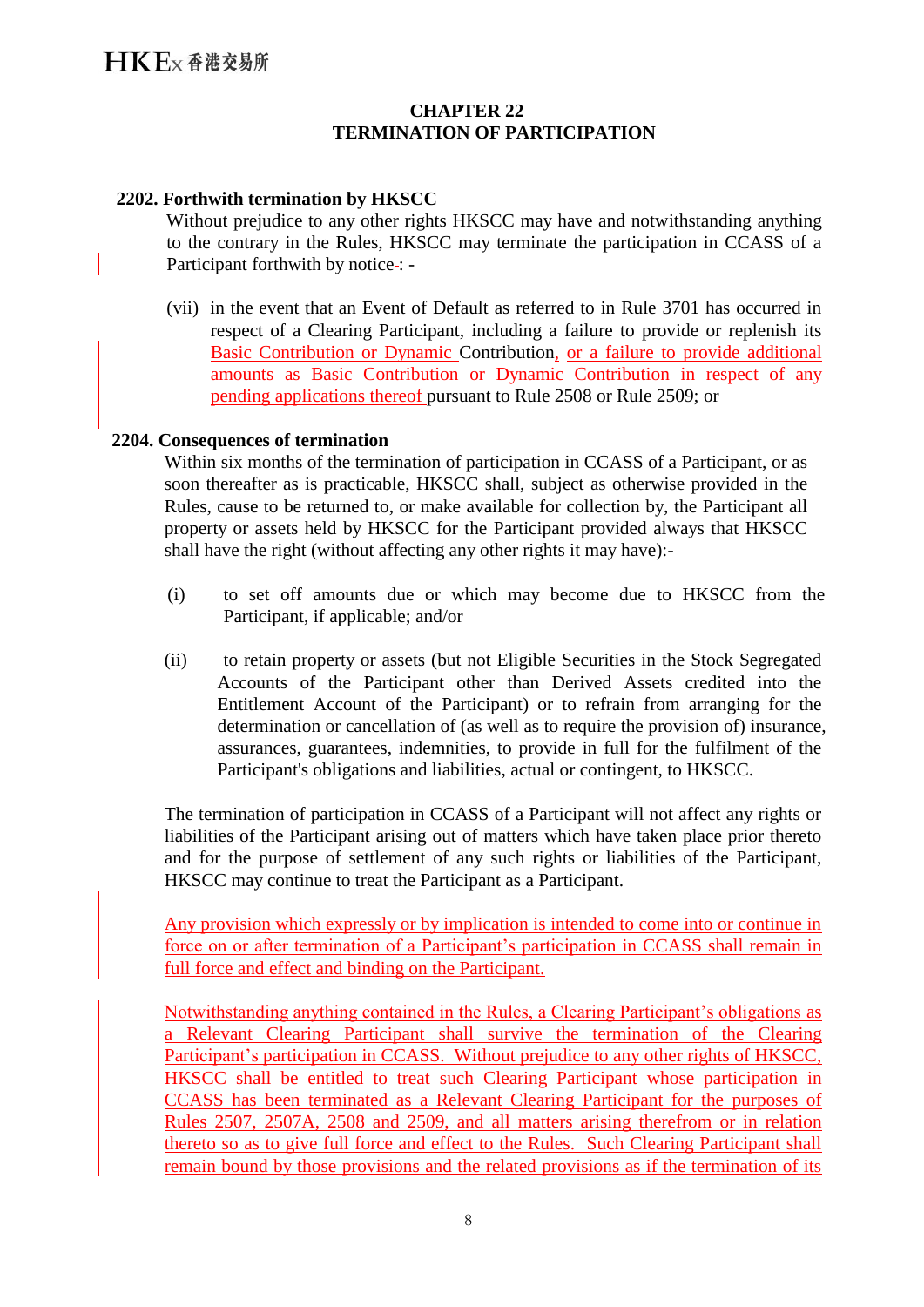# $H$ K $F$ <sub>x</sub> 香港交易所

participation had not been effected.

### **CHAPTER 25 GUARANTEE FUND**

#### **2501. Establishment of Guarantee Fund**

HKSCC shall has established, in accordance with the Rules, a fund to be called the Guarantee Fund. The Guarantee Fund shall only be used in accordance with the Rules.

HKSCC may apply any amounts standing to the credit of the Guarantee Fund as a shortterm source of liquid funds to meet any immediate obligations arising out of Market Contracts and/or pursuant to Rules 813, 814, 815 and 816.

### **2502. Contributions by Clearing Participants**

Each Clearing Participant shall pay to HKSCC the Basic Contribution and the Dynamic Contribution, being two types of contributions to the Guarantee Fund, in accordance with the Rulesits Contribution. HKSCC shall credit the Basic Contributions and Dynamic Contributions by Clearing Participants to the Guarantee Fund.

### (i) Basic Contribution

Subject to this Rule, Rule 2508 and Rule 2509, the amount of Basic Contribution from time to time required to be made by each Clearing Participant shall be determined by reference to and shall be subject to such adjustments as are provided in the Operational Procedures.

The minimum amount of the Basic Contribution to be made by each DCP shall be HK\$50,000 or HK\$50,000 in respect of each Stock Exchange Trading Right held by such DCP in the Exchange, whichever is the higher. The minimum amount of the Basic Contribution to be made by each GCP shall be HK\$150,000 or the aggregate of HK\$50,000 in respect of each Stock Exchange Trading Right held by it and HK\$50,000 in respect of each NCP with whom such GCP has entered into a Clearing Agreement, whichever is the higher. The minimum amount of the Basic Contribution to be made by each Clearing Participant shall be made in cash. HKSCC may from time to time specify such other amount as the minimum amount of the Basic Contribution by each Clearing Participant.

The size of the aggregate Basic Contributions required from all Clearing Participants shall generally be not less than HK\$100,000,000 provided that HKSCC reserves the right to determine from time to time the required size of the aggregate Basic Contributions.

(ii) Dynamic Contribution

There is no minimum amount of Dynamic Contribution required to be made by each Clearing Participant or minimum size of the aggregate Dynamic Contributions by all Clearing Participants. Subject to this Rule, Rule 2507A, Rule 2508 and Rule 2509, the amount of the Dynamic Contribution from time to time required to be made by each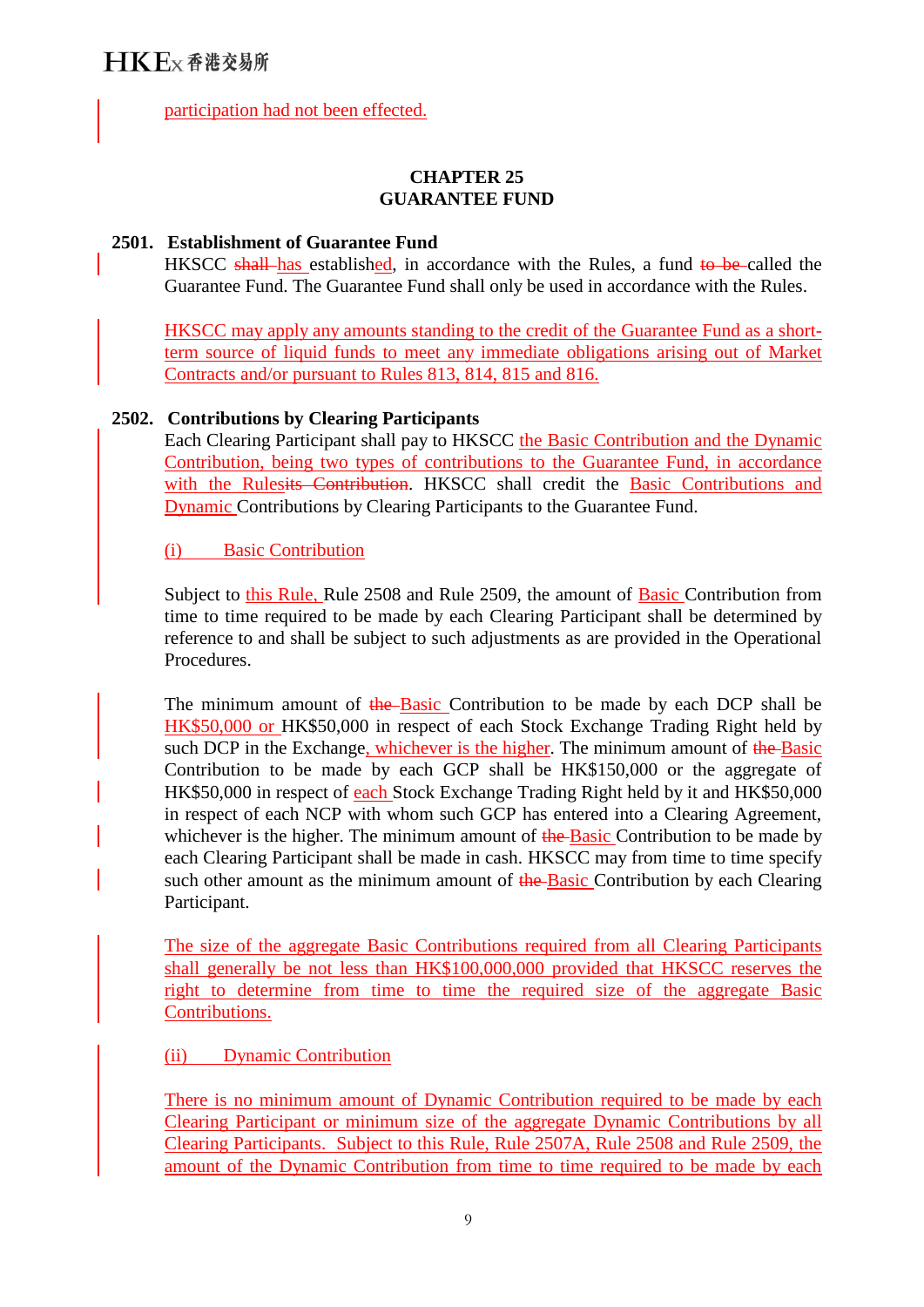Clearing Participant shall be determined by reference to and shall be subject to such adjustments as are provided in the Operational Procedures or as HKSCC may from time to time prescribe.

Each Clearing Participant may be allowed a Dynamic Contribution Credit, up to such limit as HKSCC may from time to time determine in its absolute discretion. For the avoidance of doubt, such limit may be determined by HKSCC on an individual Clearing Participant basis. The Dynamic Contribution Credit shall only be utilized for the purpose of reducing the amount of Dynamic Contribution payable by a Clearing Participant to HKSCC in the manner as provided in the Operational Procedures. The amount of Dynamic Contribution Credit utilized by a Clearing Participant may be applied by HKSCC towards satisfaction of a Clearing Participant's share of obligations and liabilities in accordance with Rule 2507A.

The arrangement of allowing a Dynamic Contribution Credit to each Clearing Participant is put in place by HKSCC with the financial support of HKEx. Neither HKEx nor HKSCC shall be required to make any actual payment to a Clearing Participant at any time in respect of the whole or any part of the Dynamic Contribution Credit that has been utilized and/or applied as above mentioned.

Unless otherwise determined by HKSCC, where the whole or any part of the amount of Dynamic Contribution Credit utilized by a Clearing Participant is applied by HKSCC towards satisfaction of the Clearing Participant's (as the Relevant Clearing Participant's) share of the remaining obligations and liabilities pursuant to Rule 2507A, the Dynamic Contribution Credit to be allowed to the Clearing Participant thereafter will correspondingly be reduced by the amount applied. Unless otherwise determined by HKSCC, such reduction of Dynamic Contribution Credit follows the Clearing Participant even on its re-admission as a Clearing Participant after cessation of its existing participation in CCASS of Clearing Participant for any reason.

# **2503. Form of Contributions**

(i) Basic Contributions in excess of the minimum amount of Basic Contribution required under Rule 2502 and (ii) Dynamic Contributions may be provided by Clearing Participants in cash in Hong Kong dollars or in any other currency prescribed by HKSCC from time to time or by way of bank guarantees or in such other form as may be acceptable to HKSCC. The use of bank guarantee by a Clearing Participant shall be subject to the prior approval of HKSCC and the Clearing Participant shall be liable for all disbursements and expenses that may be incurred by HKSCC in respect of or incidental to the acceptance, expiry and early termination of any bank guarantee that may be provided by the Clearing Participant. The bank guarantee shall be in the form prescribed by HKSCC and issued by a bank acceptable to HKSCC from time to time.

Where applicable, a Clearing Participant providing **Basic Contribution and/or Dynamic** Contributions shall be deemed to represent and warrant in favour of HKSCC that it has title to and authority over such Contributions, free from all liens, charges, encumbrances, equities and other third party rights of any nature whatsoever.

### **2504. Additional resources to Guarantee Fund**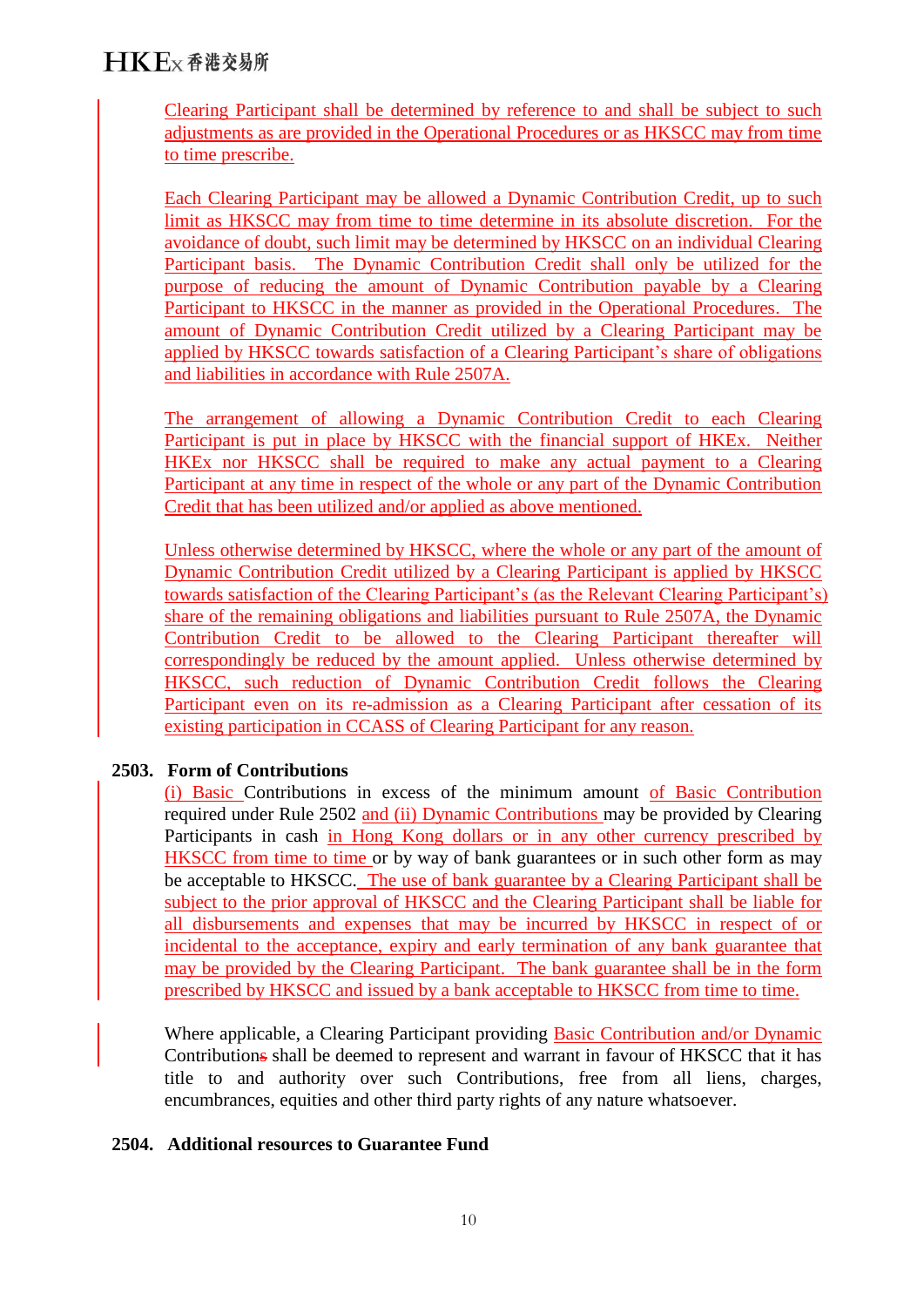HKSCC may from time to time establish such additional arrangements, including but without limitation, bank facilities and policies of insurance, as it may from time to time consider appropriate for the purposes of providing additional resources to the Guarantee Fund. Such arrangements may be terminated by HKSCC from time to time at its discretion.

The costs and expenses incurred in establishing, maintaining, managing, administering and terminating such arrangements shall from time to time be paid out of the Guarantee Fund and/or the interest or other sums accruing to the assets of the Guarantee Fund. Further, HKSCC may require Clearing Participants to reimburse it in respect of such costs and expenses, pro-rata to the minimum amount of their respective Contributions required under Rule 2502 or in such other manner as HKSCC considers fair and appropriate.

HKSCC may from time to time appropriate any of its resources to the Guarantee Fund and may, from time to time, with the approval of the Risk Management Committee, in respect of the amounts representing such resources so appropriated which are surplus to the requirements of the Guarantee Fund, appropriate such amounts out of the Guarantee Fund, either temporarily or permanently.

For the avoidance of doubt, the Dynamic Contribution Credit and Margin Credit arrangements put in place by HKSCC are not (i) additional arrangements for the purposes of providing additional resources to the Guarantee Fund; or (ii) appropriation of HKSCC resources to the Guarantee Fund.

#### **2505. Investment of assets of Guarantee Fund**

Without prejudice to any other rights of HKSCC in respect of the Guarantee Fund, HKSCC may invest the assets and resources of the Guarantee Fund or any part thereof in such manner and to such extent as shall be approved by the Risk Management Committee<del> and in accordance with the Rules</del>. Any gain or loss arising from the investment activities is for the Guarantee Fund.

Interest or any other sums accruing to the assets of the Guarantee Fund shall, unless otherwise provided in the Rules, be appropriated by HKSCC to the Guarantee Fund. Interest at negative rates on or other sums chargeable in respect of the assets of the Guarantee Fund will be charged by HKSCC to the Guarantee Fund and paid out of the Guarantee Fund unless otherwise provided.

For the avoidance of doubt, any obligation of HKSCC to redeliver Basic Contribution and Dynamic Contribution to a Clearing Participant and any interest on or other sums accruing to such Contributions HKSCC may pay and/or charge to the Clearing Participant in accordance with the Rules and the Operational Procedures shall not be affected by any gain or loss arising from the investment activities in respect of the assets and resources of the Guarantee Fund. Any such gain or loss, as mentioned above, is for the Guarantee Fund.

### **2507. Order of application of Contributions Guarantee Fund**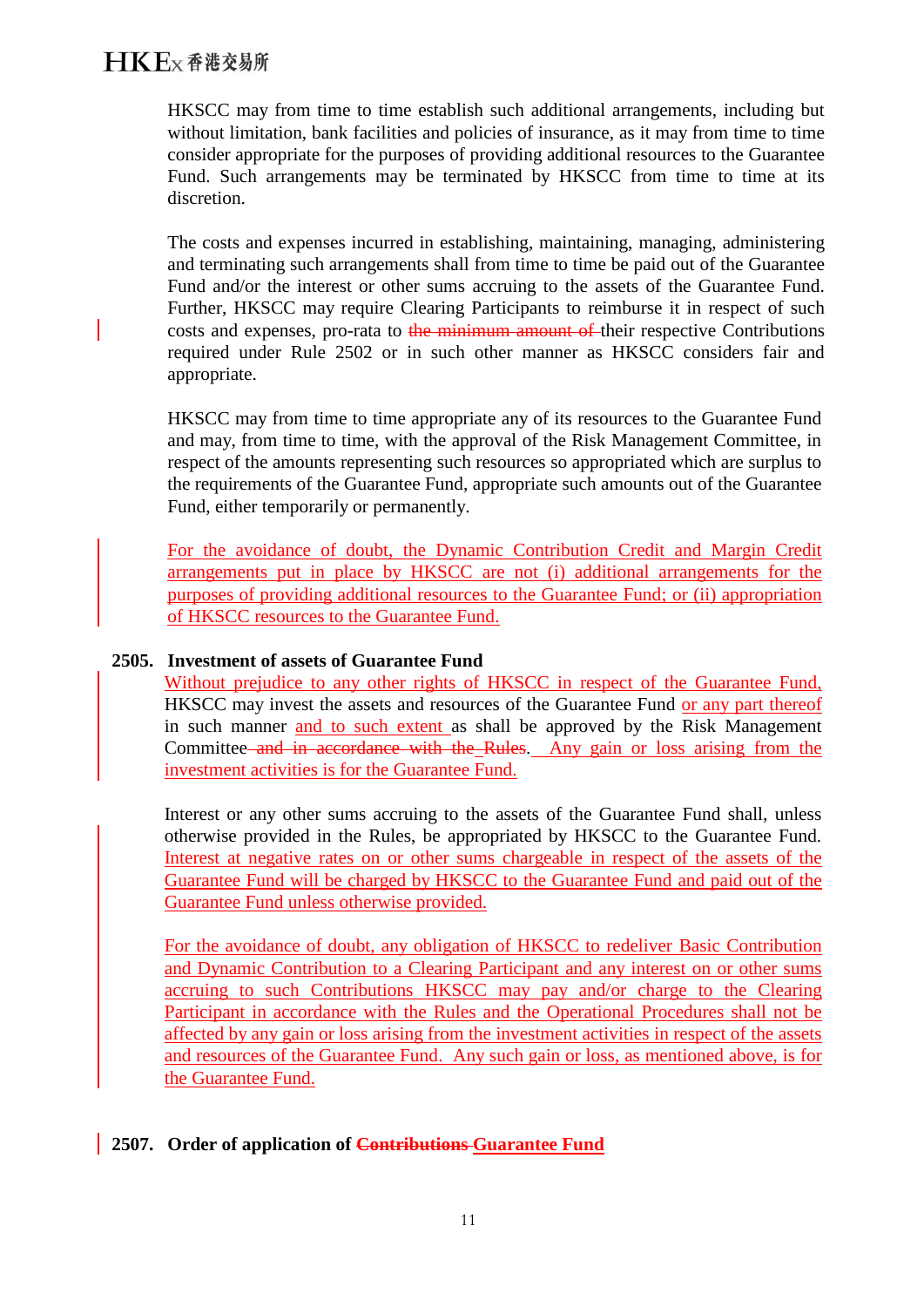Without prejudice to HKSCC's right to draw on other resources available to the Guarantee Fund and subject to the terms of any guarantees, facilities, policies or other assets from time to time forming part of the resources of the Guarantee Fund, payments out of the assets of the Guarantee Fund to satisfy the obligations and liabilities of HKSCC in relation to a Relevant Event representing the Contributions by Clearing Participants shall be treated as payments out of Contributions by Clearing Participants in the following order of priority: -

- (i) first, the Basic Contributions and Dynamic Contributions made by the Relevant Clearing Participants in default (if applicable); and
- (ii) second, subject to Rule 2507A(ii), interest or any other sums accruing to the assets of the Guarantee Fund and appropriated by HKSCC to the Guarantee Fund;
- (iii) third, resources of HKSCC appropriated to the Guarantee Fund, which have not been appropriated out of the Guarantee Fund;
- (iv) thenfourth, the Basic Contributions made by all other Relevant Clearing Participants (or all Relevant Clearing Participants if sub-paragraph (i) above is not applicable) on a pro-rata basis; and
- (v) fifth, the Dynamic Contributions made by all other Relevant Clearing Participants (or all Relevant Clearing Participants if paragraph (i) above is not applicable).

The application of the Basic Contributions and Dynamic Contributions under paragraphs (iv) and (v) above shall also be subject to Rules 2507A(iii) and (iv) respectively.

Where HKSCC exercises its right to draw on any other resources available to the Guarantee Fund or other assets forming part of the Guarantee Fund, HKSCC may vary the order of priority of payments set forth above by including in it payment out of such other resources or assets, including the proceeds thereof, in such manner as HKSCC considers fair and appropriate.

HKSCC shall notify the Relevant Clearing Participants concerned in the case of an application under paragraph (i) of this Rule and shall notify all Relevant Clearing Participants in the case of an application under paragraphs  $(iiiv)$  and/or  $(v)$  of this Rule. Such notice to Relevant Clearing Participants of any application is referred to in Rule 2508, Rule 2509 and Section 18.6 of the Operational Procedures as "notice of application".

For the purposes of application of Guarantee Fund under this Rule and all matters arising therefrom or in relation thereto, where a Relevant Clearing Participant whose participation in CCASS as a Clearing Participant has been effectively terminated before the application, HKSCC shall be entitled to treat and apply the Basic Contribution and Dynamic Contribution made by the Relevant Clearing Participant as assets of the Guarantee Fund as if the termination of the Relevant Clearing Participant's participation in CCASS had not occurred.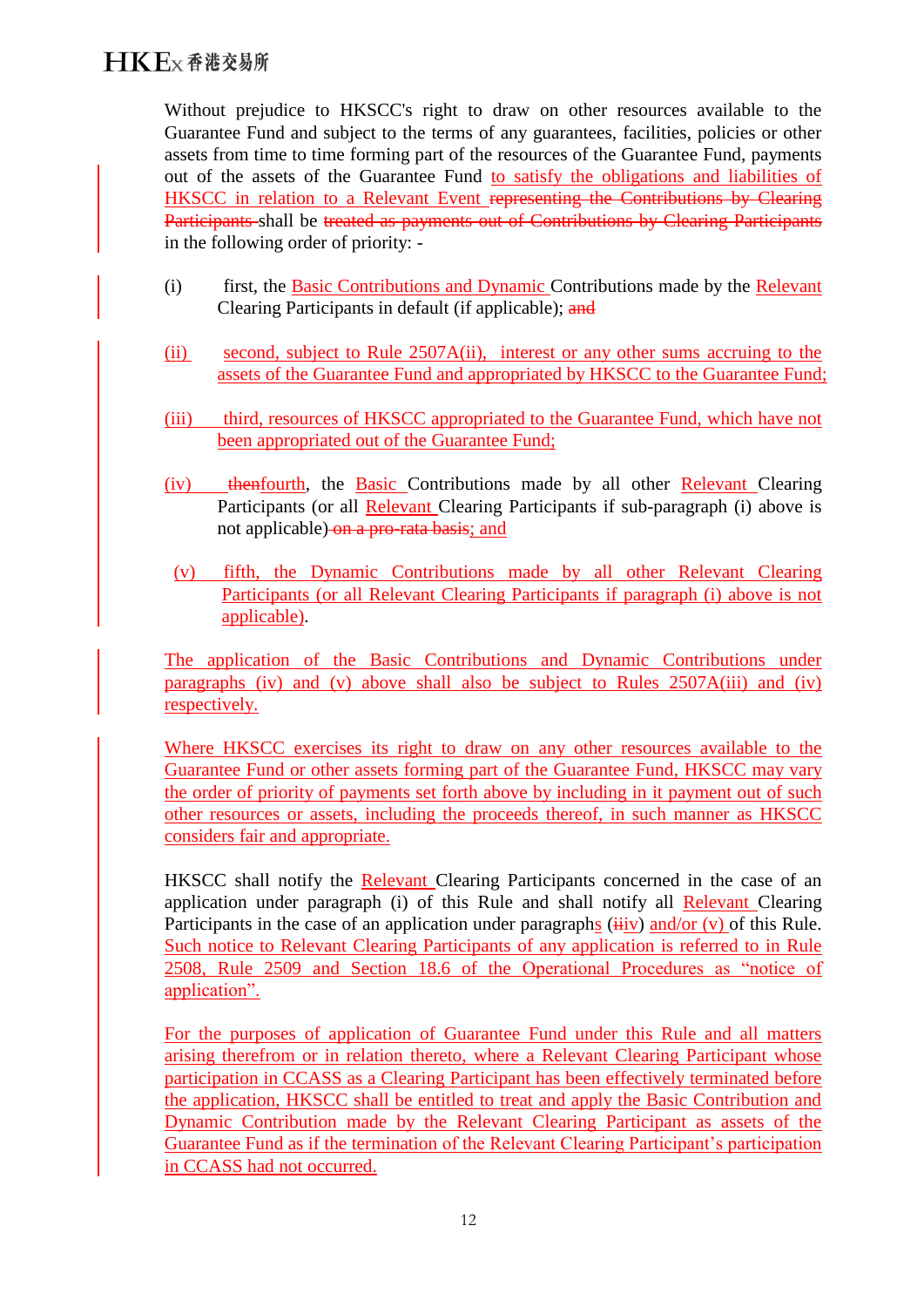For the avoidance of doubt, Relevant Clearing Participants in relation to the Relevant Event do not include (a) Clearing Participants admitted into CCASS after the date of occurrence of the Relevant Event and (b) Clearing Participants whose participation in CCASS had been effectively terminated on or before the date of occurrence of the Relevant Event.

### **2507A.Application of Dynamic Contribution Credit and Margin Credit, etc.**

- (i) In this Rule, "Dynamic Contribution calculated" has the same meaning as referred to in Section 18.2.1 of the Operational Procedures.
- (ii) In the event that there are obligations and liabilities of HKSCC remaining after payment under Rule 2507(i) (if applicable), HKSCC will first apply the amount of Dynamic Contribution Credit and the amount of Margin Credit utilized by the Relevant Clearing Participant in default (if applicable) immediately before the occurrence of the Relevant Event to satisfy the remaining obligations and liabilities, prior to making any further payments out of the Guarantee Fund in accordance with the order set out in Rules  $2507(ii) - (v)$ .

The Margin Credit arrangement, as referred to in Section 10.10A.2 of the Operational Procedures, is put in place by HKSCC with the financial support of HKEx. Neither HKEx nor HKSCC shall be required to make any actual payment to a Clearing Participant in respect of the whole or any part of the Margin Credit that has been utilized as provided in the Operational Procedures and/or applied as mentioned above.

- (iii) The amount of Basic Contribution in respect of each Relevant Clearing Participant to be applied pursuant to Rule 2507(iv) shall be calculated on a prorata basis by reference to the Relevant Clearing Participant's share of the aggregate Basic Contributions made or required to be made by all the Relevant Clearing Participants immediately before the occurrence of the Relevant Event, excluding the Basic Contribution made or required to be made by the Relevant Clearing Participant in default (if applicable).
- (iv) The amount of Dynamic Contribution in respect of each Relevant Clearing Participant to be applied pursuant to Rule 2507(v) shall be determined as follows:-
	- (a) HKSCC will first calculate the Relevant Clearing Participant's share of the remaining obligations and liabilities by reference to the Relevant Clearing Participant's share of the Dynamic Contribution calculated in respect of all the Relevant Clearing Participants immediately before the occurrence of the Relevant Event, excluding the Dynamic Contribution calculated in respect of the Relevant Clearing Participant in default (if applicable).
	- (b) The Relevant Clearing Participant's share of the remaining obligations and liabilities calculated under sub-paragraph (a) above shall be borne by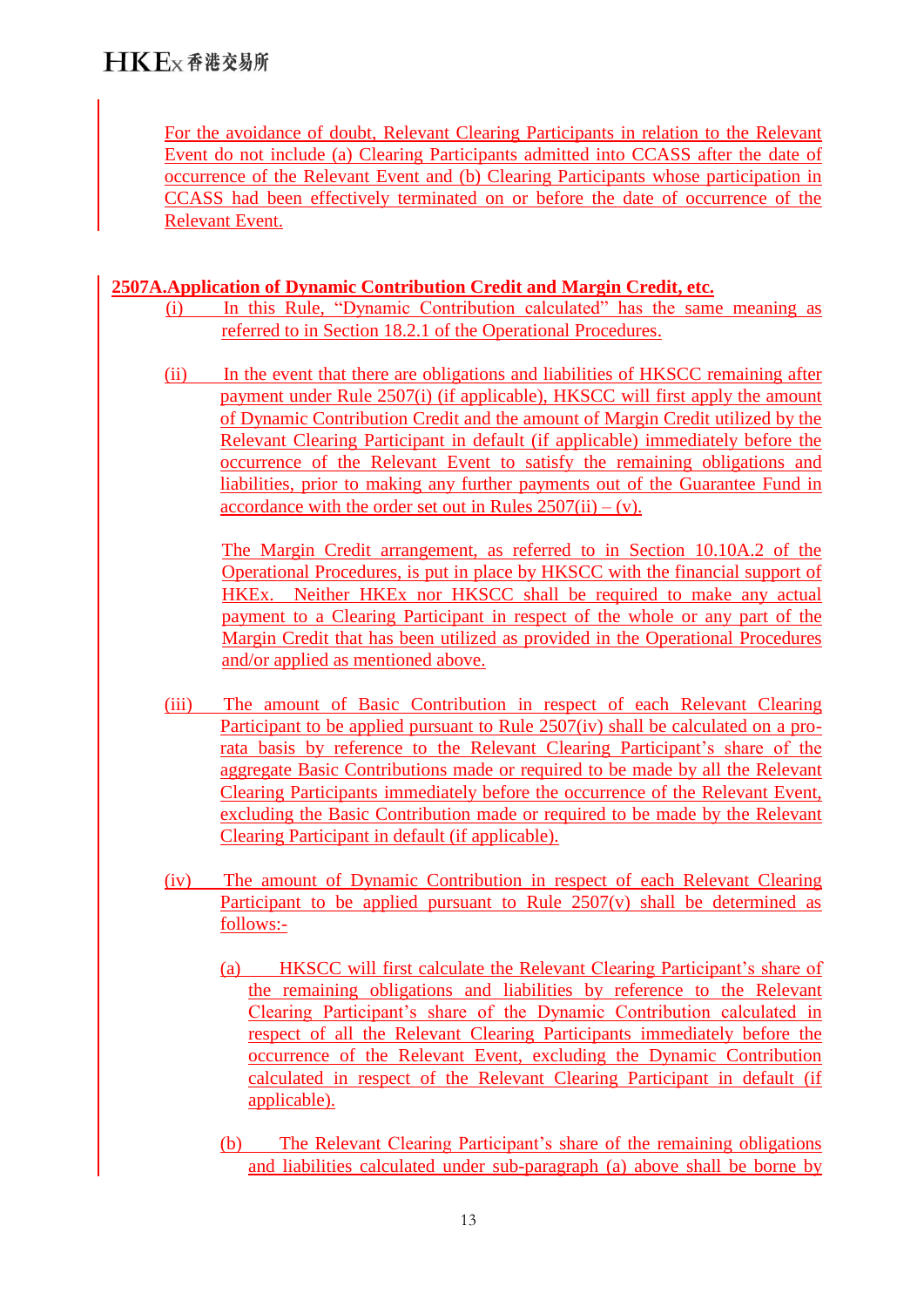way of the Dynamic Contribution required from the Relevant Clearing Participant and the Dynamic Contribution Credit utilized by the Relevant Clearing Participant on a pro-rata basis, by reference to their respective proportions in the Dynamic Contribution calculated in respect of the Relevant Clearing Participant immediately before the occurrence of the Relevant Event, provided that the share borne by the Dynamic Contribution Credit utilized shall not exceed the Dynamic Contribution Credit allowed to the Relevant Clearing Participant. Any amount in excess of the Dynamic Contribution Credit allowed to the Relevant Clearing Participant shall be borne by the Relevant Clearing Participant by way of the Dynamic Contribution required from it.

- (c) The amount of Dynamic Contribution made by the Relevant Clearing Participant shall be paid out of the Guarantee Fund pursuant to Rule 2507(v) to satisfy the share of remaining obligations and liabilities borne by the Dynamic Contribution required, as determined under sub-paragraph (b) above. HKSCC will apply the amount of the Dynamic Contribution Credit utilized by the Relevant Clearing Participant to satisfy the share of remaining obligations and liabilities borne by the Dynamic Contribution Credit utilized (up to but not exceeding the amount of Dynamic Contribution Credit allowed to the Relevant Clearing Participant), as determined under sub-paragraph (b) above and subject to paragraph (v) below.
- (v) Where the whole or any part of the amount(s) of Dynamic Contribution Credit utilized and/or Margin Credit utilized is applied to satisfy the remaining obligations and liabilities pursuant to this Rule 2507A, the Relevant Clearing Participant in default (if applicable) shall be liable to repay to HKSCC the relevant amounts and HKSCC shall be entitled to recover the amounts from such Relevant Clearing Participant in default (if applicable), without prejudice to any other rights which HKSCC may have. To the extent that the amount recovered by HKSCC from such Relevant Clearing Participant in default (if applicable) represents the financial support provided by HKEx, HKSCC will pay the amount received by it to HKEx.

### **2508. Replenishment of Contributions**

Whenever the whole or any part of the Basic Contribution and/or Dynamic Contribution of a Relevant Clearing Participant is applied in accordance with Rules 2507 and 2507A, HKSCC shall require the Relevant Clearing Participant to replenish the deficiency of its Basic Contribution and Dynamic Contribution as a result of such application. HKSCC will notify the Relevant Clearing Participant and demand for replenishment of such deficiency of Contributions in the notice of application to the Relevant Clearing Participant. Therequire and the Relevant Clearing Participant shall promptly-replenish the deficiency of its Contributions as a result of such applicationno later than the third Business Day after the date of the notice of application, or within such other time period as may be specified by HKSCC.

For the avoidance of doubt, HKSCC may at any time require a Relevant Clearing Participant to provide additional amounts as its Basic Contribution and/or Dynamic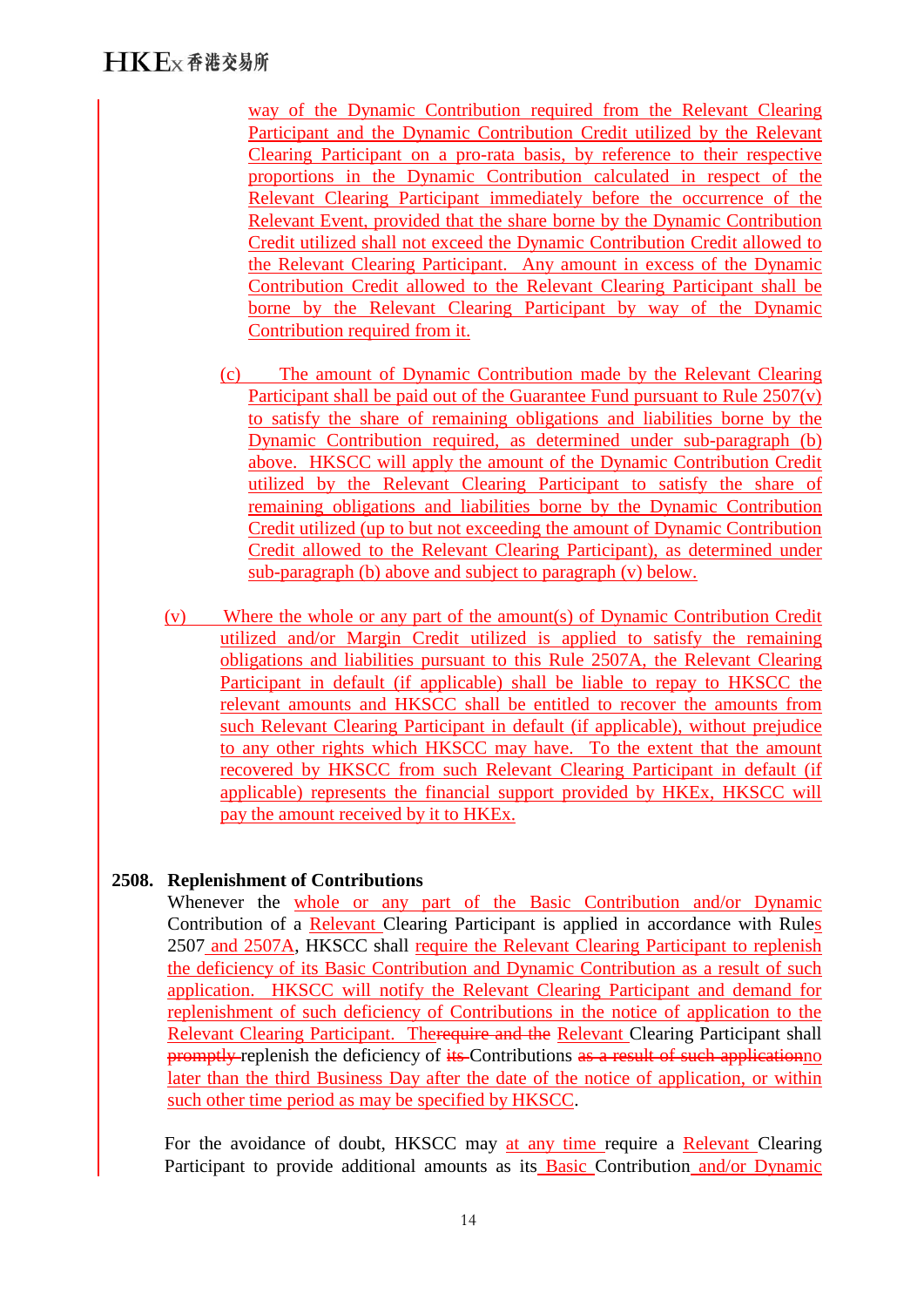Contribution in respect of any pending applications thereof pursuant to Rules 2507 and 2507A. HKSCC will notify the Relevant Clearing Participant and demand for payment of such additional amounts in a notice to the Relevant Clearing Participant and such notice may be included in the notice of application to the Relevant Clearing Participant. The Relevant Clearing Participant shall provide to HKSCC such additional amounts within the time specified by HKSCC.

The replenishment of Contributions and the provision of additional amounts in respect of pending applications by Relevant Clearing Participants under this Rule 2508 must be paid in full by the Relevant Clearing Participant in cash in Hong Kong dollars or in any other currency prescribed by HKSCC from time to time.

The obligations and liabilities of a Relevant Clearing Participant under this Rule shall survive the cessation of the Relevant Clearing Participant's participation in CCASS.

### **2509. Opting out for Contributions exceeding limitLimit on Relevant Clearing Participant's liability to replenish Contributions**

(i) Notwithstanding Rule 2508, unless otherwise approved by the Risk Management Committee and the Commission, if a Relevant Clearing Participant (other than a Relevant Clearing Participant in default) gives a notice of termination of its participation in CCASS of Clearing Participant pursuant to Rule 2203 in response to a notice of application given to it and HKSCC actually receives such notice of termination on a Business Day which is within three Business Days from and excluding the date of the notice of application, such Relevant Clearing Participant's aggregate liability to HKSCC to replenish the deficiency of Contributions and provide additional amounts as Contributions in respect of pending applications pursuant to Rule 2508 shall be limited in the manner prescribed below. For the avoidance of doubt, the obligation of the Relevant Clearing Participant to pay to HKSCC the required Basic Contribution and Dynamic Contribution pursuant to Rule 2502 shall in no way be affected. The giving of notice of termination by a Relevant Clearing Participant pursuant to Rule 2203 hereunder shall be without prejudice to Rule 2202 and, for the avoidance of doubt, without prejudice to HKSCC's right to cease to act for the Relevant Clearing Participant immediately.

Where HKSCC has actually received the notice of termination of participation in CCASS of the Relevant Clearing Participant as mentioned in the preceding paragraph, the aggregate liability of the Relevant Clearing Participant to replenish deficiency of Contributions and to provide additional amounts as Contributions pursuant to notices of application given by HKSCC (a) within the three Business Days immediately preceding the Business Day on which HKSCC actually receives the notice of termination from the Relevant Clearing Participant; and (b) on or after the Business Day HKSCC actually receives such notice of termination shall be limited to an amount which equals to the Relevant Clearing Participant's required Basic Contribution and Dynamic Contribution on the Business Day HKSCC actually receives the notice of termination by the Relevant Clearing Participant, plus two times such amount. For the avoidance of doubt, any replenishment of Contributions and/or provision of additional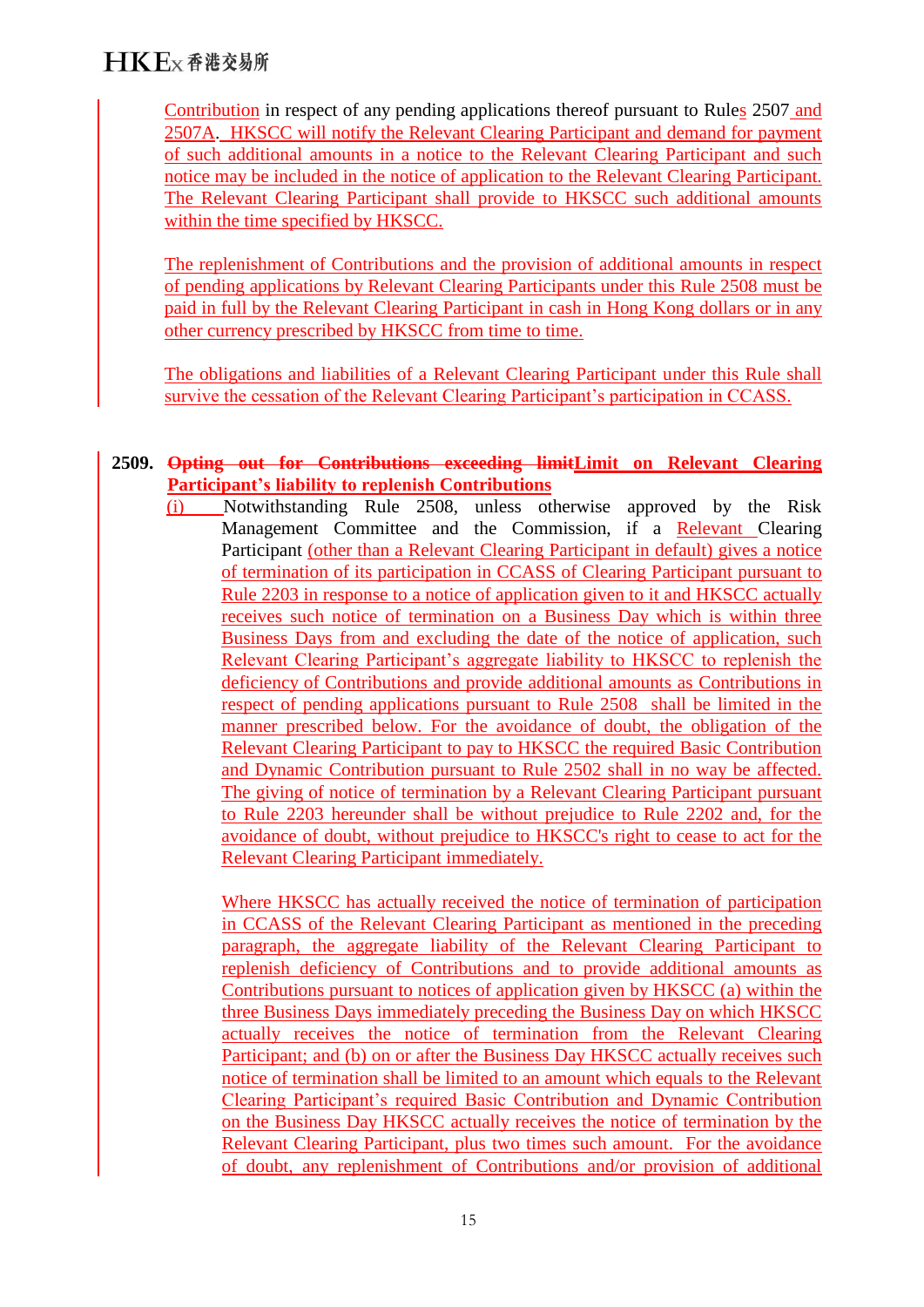amounts in respect of pending applications required from the Relevant Clearing Participant pursuant to notices of application given by HKSCC more than three Business Days preceding the Business Day on which HKSCC actually receives the notice of termination from the Relevant Clearing Participant shall be replenished and provided in full by the Relevant Clearing Participant.

- (ii) Where HKSCC received from a Relevant Clearing Participant (other than a Relevant Clearing Participant in default) a notice of termination of its participation in CCASS of Clearing Participant pursuant to Rule 2203 prior to HKSCC giving a notice of application to such Relevant Clearing Participant, the aggregate liability of such Relevant Clearing Participant to replenish deficiency of its Contributions and to provide additional amounts as Contributions pursuant to the notice of application and subsequent notices of application shall be limited to an amount which equals the Relevant Clearing Participant's required Basic Contribution and Dynamic Contribution on the Business Day HKSCC received the notice of termination by the Relevant Clearing Participant, plus two times such amount. For the avoidance of doubt, any replenishment of Contributions and/or provision of additional amounts in respect of pending applications required from the Relevant Clearing Participant pursuant to all other notices of application given by HKSCC shall be replenished and provided in full by the Relevant Clearing Participant. Also for the avoidance of doubt, the obligation of the Relevant Clearing Participant to pay to HKSCC the required Basic Contribution and Dynamic Contribution pursuant to Rule 2502 shall in no way be affected.
- (iii) Where a Relevant Clearing Participant's liability to HKSCC to replenish deficiency of Contributions and provide additional amount as Contributions in respect of pending applications is limited under paragraph (i) or (ii) of this Rule and the maximum limit of liability of such Relevant Clearing Participant has not been reached before the effective termination of the Relevant Clearing Participant's participation in CCASS, the Relevant Clearing Participant's liability to HKSCC to replenish Contributions and provide additional amounts, to the extent of the remaining limit of liability, shall survive the effective termination until the maximum limit of liability is reached. For the avoidance of doubt, the liability of a Relevant Clearing Participant in default shall not be limited.

shall, immediately upon receiving notice to it from HKSCC (in any event within two Business Days) of a pro-rata application of the Guarantee Fund pursuant to paragraphs (ii) of Rule 2507, give notice in writing to HKSCC of its election to terminate its participation in CCASS pursuant to Rule 2203 and without prejudice to Rule 2202 (and for the avoidance of doubt, without prejudice to HKSCC's right to immediately cease to act for the Clearing Participant), such Clearing Participant's aggregate liability to HKSCC to replenish its Contribution in respect of such pro-rata application and all other pro-rata applications made thereafter by reason of events occurring before the termination of its participation in CCASS, shall not exceed an amount equal to its required Contribution at the date of receipt by HKSCC of such notice by the Clearing Participant, plus two times such amount.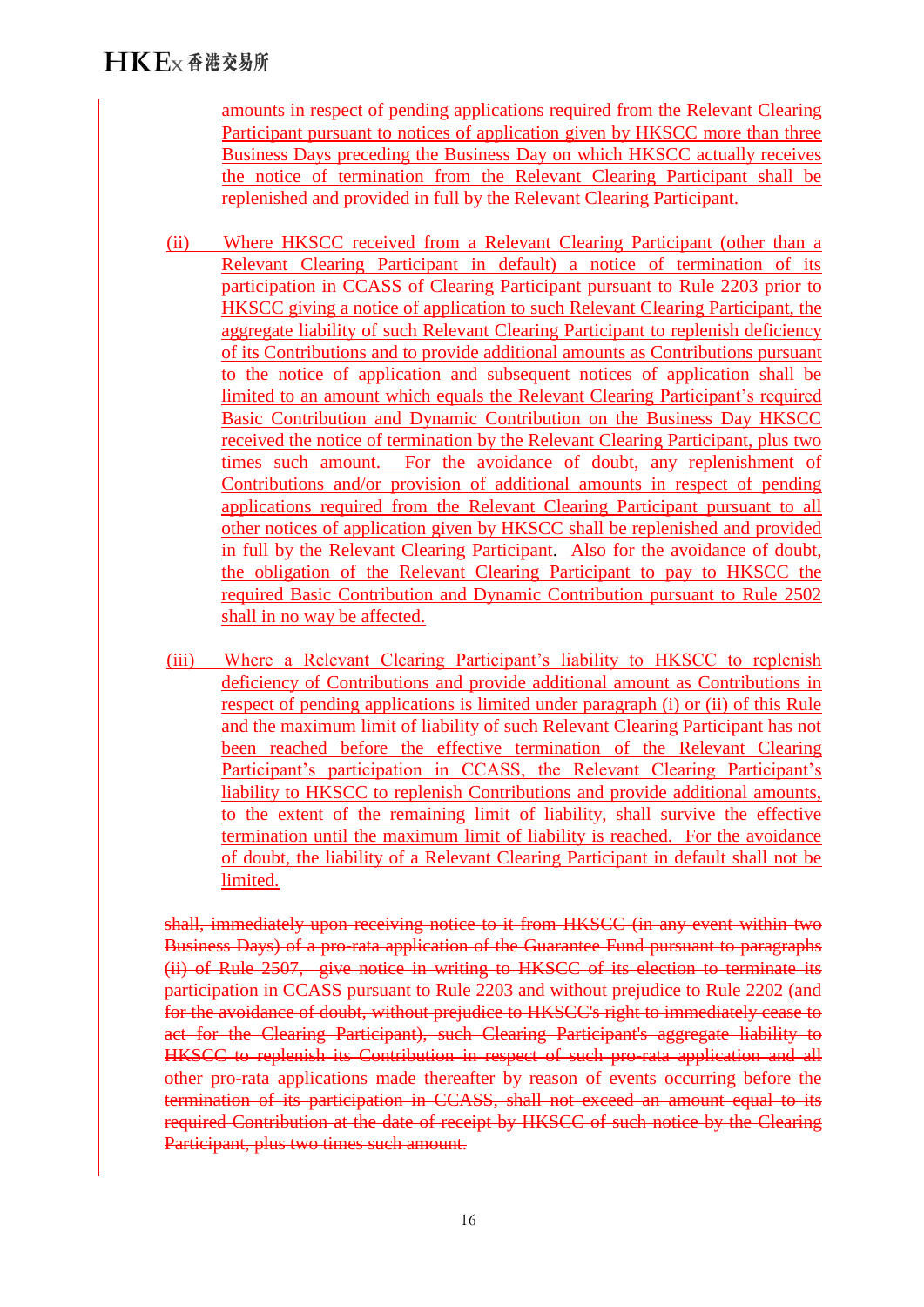HKSCC has the right to require a terminating Relevant Clearing Participant to provide an amount which is determined by HKSCC to be adequate to meet the outstanding liability or contingent liability of the Relevant Clearing Participant under Rule 2508, subject to this Rule. The amount shall not exceed the maximum limit of liability applicable to the Relevant Clearing Participant under paragraph (i) or (ii) of this Rule, as the case may be, and the Relevant Clearing Participant shall provide the amount in cash within the time and in the manner as specified by HKSCC.

This Rule shall only apply where a Clearing Participant gives notice to terminate pursuant to Rule 2203 in response to a notice by HKSCC of a pro-rata application of the Guarantee Fund as aforementioned, and not in relation to any other notice to terminate by a Clearing Participant or by HKSCC, as the case may be, provided that if at the time of notice from HKSCC of a pro-rata application of the Guarantee Fund, a Clearing Participant shall have already given notice to terminate its participation in CCASS pursuant to Rule 2203, such Clearing Participant's aggregate liability to HKSCC to replenish its Contribution in respect of all pro-rata applications of the Guarantee Fund by reason of events occurring before the termination of its participation in CCASS, shall not exceed an amount equal to its required Contribution at the date of the notice by HKSCC of a pro-rata application of the Guarantee Fund, plus two times such amount.

### **2510. Recovery of sums**

If any amount paid out of the Guarantee Fund pursuant to Rule 25067 or any amount of Dynamic Contribution Credit or Margin Credit utilized and applied to satisfy any obligations and liabilities pursuant to Rule 2507A is subsequently recovered from the Relevant Clearing Participant in default by HKSCC in whole or in part, HKSCC shall, in the absence of any obligation of HKSCC to deal with the amounts so recovered in any other way, deal with the amount so received in accordance with this Rule, having regard to Rules 2507 and 2507A.

The amounts recovered (less any costs and expenses of recovery) may, but need not necessarily, be credited the amount so received to the Guarantee Fund and repaid to HKSCC. If the amounts recovered are so credited and applied, it will be in the reverse order of priority as that for payments out of the Guarantee Fund and application of Dynamic Contribution Credit utilized and Margin Credit utilized to satisfy obligations and liabilities pursuant to Rules 2507 and 2507A, and where any such payment or application is made on pro-rata basis, the credit and repayment would be made on the same pro-rata basis<del>(and where Contributions by Clearing Participants were used, the</del> amount so received shall be credited to their Contributions in the appropriate manner, having regard to Rule 2507). To the extent any amount credited to the Guarantee Fund represents Basic Contribution or Dynamic Contribution made by a Relevant Clearing Participant (other than the Relevant Clearing Participant in default) whose participation in CCASS has been effectively terminated, HKSCC may return such amount to the Relevant Clearing Participant or deal with it in such other manner as HKSCC considers appropriate, without prejudice to any other rights of HKSCC. To the extent that the amount repaid to HKSCC represents the financial support provided by HKEx, HKSCC will pay the relevant amount received by it to HKEx.

It may be a term of any guarantee, bank facility or policy of insurance that recoveries from the Relevant Clearing Participant in default be applied in a particular fashion other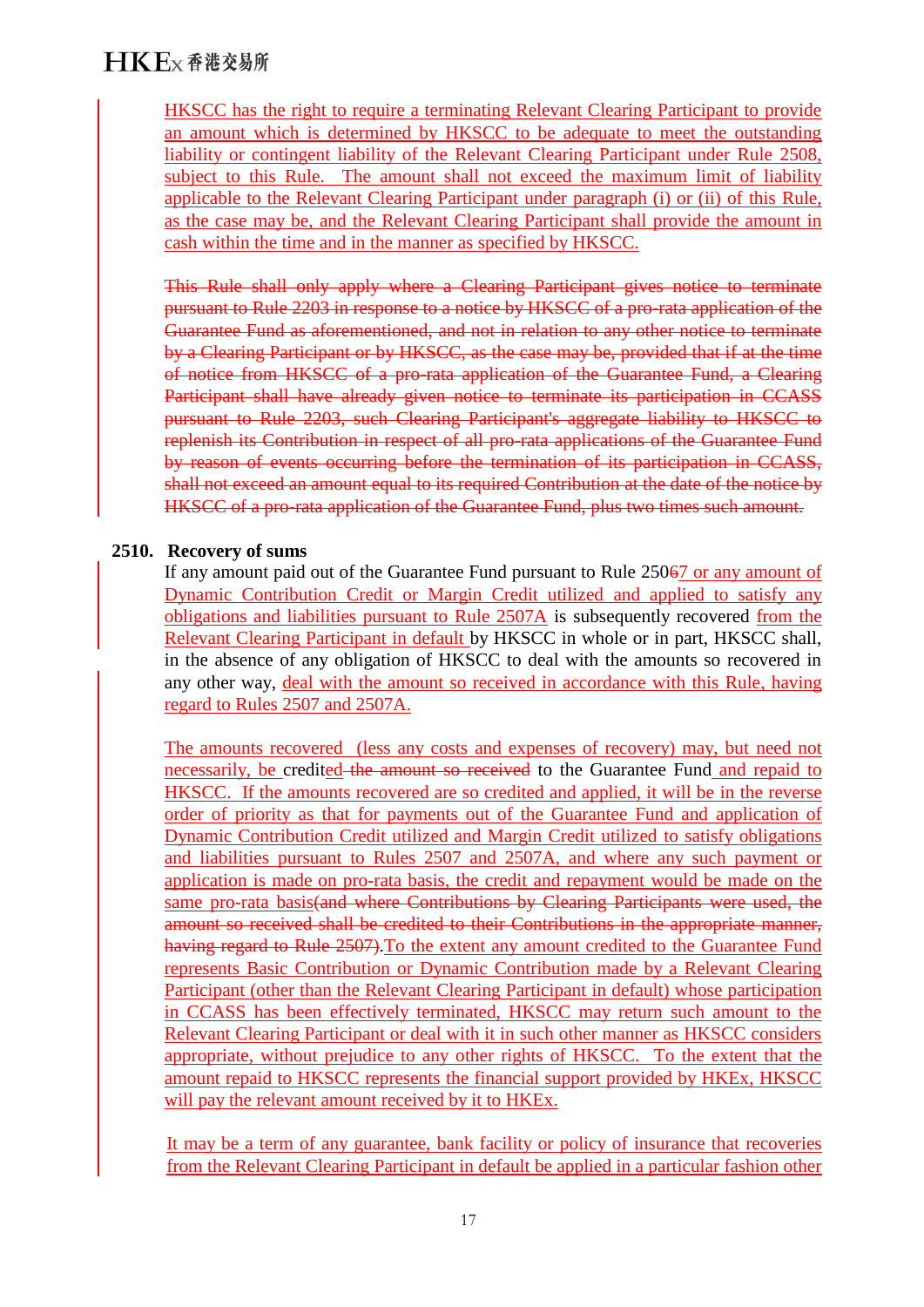### than credited to the Guarantee Fund or repaid to HKSCC.

For the avoidance of doubt, a defaulting-Relevant Clearing Participant in default shall be liable to reimburse HKSCC in full for any amount paid out of the Guarantee Fund and to repay HKSCC in full for any amount of Dynamic Contribution Credit and Margin Credit that has been utilized and applied, as a result of its default.

#### **2511. Information on assets and resources of Guarantee Fund**

HKSCC shall maintain a separate record of all amounts standing to the credit of and all guarantees, facilities or policies enuring for the benefit of the Guarantee Fund from time to time. Without prejudice to the aforesaid, HKSCC shall maintain a separate account or separate accounts in respect of all-the Contributions.

HKSCC shall notify Clearing Participants<del>, the Exchange</del> and the Commission (on an annual basis) of the assets and resources available to the Guarantee Fund.

### **2512. Return of Contributions**

For the avoidance of doubt, once credited to the Guarantee Fund, the Basic Contributions and Dynamic Contributions made by Clearing Participants shall be dealt with in accordance with the Rules and will not be returned to Clearing Participants except in accordance with the Rules.

Six months after the termination of the participation in CCASS of a Clearing Participant, provided that all liabilities of such Clearing Participant to HKSCC at the time of termination, actual and contingent, shall have been satisfied or provided for in full, HKSCC may return to the Clearing Participant the balance of its Basic Contribution and Dynamic Contribution (taking into account any pending and previous applications of the Guarantee Fund at the time of such termination and, if applicable, the extent of liability or the remaining limit of liability to replenish and provide additional amounts under Rule 2509). In the case of a Relevant Clearing Participant, HKSCC shall have the right (without prejudice to any other rights it may have) to retain, and not to return, such Contributions or any part thereof as cover for any contingent liability of the Relevant Clearing Participant under Rules 2507, 2507A, 2508 and 2509.

# **2514. Application upon dissolution of Guarantee Fund**

Upon dissolution of the Guarantee Fund, HKSCC may apply the Guarantee Fund in respect of one or more of the following matters:-

- (i) in payment of all sums to be paid out of the Guarantee Fund;
- (ii) in payment of the costs and expenses of and incidental to the administration and management of the dissolution of the Guarantee Fund;
- (iii) at the discretion of HKSCC, the balance of the Basic Contributions and Dynamic Contributions may be returned to Clearing Participants; and
- (iv) with the approval of the Risk Management Committee and the Commission, for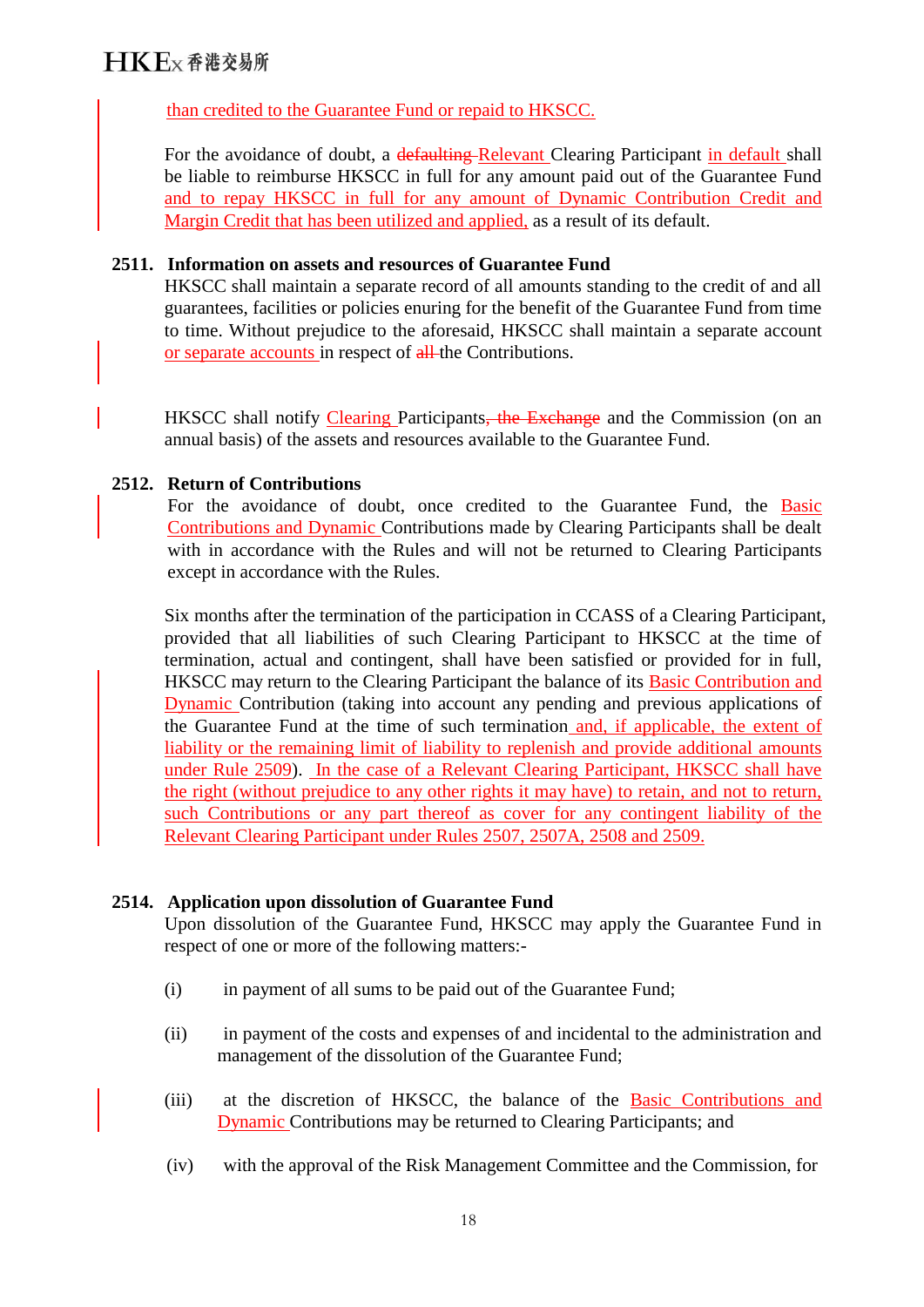# $H K E_X$   $\Phi$  港 交易所

use in such manner as HKSCC considers appropriate, including but not limited to the transfer to a new fund having similar objectives as the Guarantee Fund of all amounts standing to the credit of and all guarantees, facilities or policies enuring for the benefit of the Guarantee Fund.

#### **CHAPTER 33 CONTINUOUS NET SETTLEMENT SYSTEM**

#### **3308. Non-operation of CNS System**

For the avoidance of doubt, each Clearing Participant shall still provide to HKSCC its Basic Contribution and Dynamic Contribution as referred to in Rule 2502.

#### **CHAPTER 35**

#### **LATE DELIVERY OF SECURITIES - CNS SYSTEM**

#### **3501. Default fee, stock borrowing and Buy-in**

In respect of any sums **paid** and/or Charged Property provided as Collateral by a Clearing Participant or Clearing Agency Participant, as the case may be, which has failed to deliver Eligible Securities under the CNS System, the only obligation of HKSCC in respect of any such sum so paid by such Participant and/or eCharged Property provided by the Participant shall be to pay such Participant an amount equal to the balance remaining after satisfaction of all obligations and liabilities (actual or contingent) of such Participant to HKSCC and/or to return to such Participant the balance of the Charged Property remaining after satisfaction of all obligations and liabilities (actual or contingent) of such Participant to HKSCC.

#### **CHAPTER 36**

#### **RISK MANAGEMENT MEASURES - CNS SYSTEM**

#### **3601. Marks**

HKSCC shall be entitled from time to time and at any time to Mark-to-market all unsettled Market Contracts (whether or not due for settlement) by reference to the market price of the Eligible Securities that are the subject of Market Contracts, as determined by HKSCC.

Each Clearing Participant and Clearing Agency Participant which is a party to a Market Contract shall on demand provide to HKSCC such amounts ("Marks") as may be considered appropriate by HKSCC as a result of the Mark-to-market of all unsettled Market Contracts to which such Participant is a party.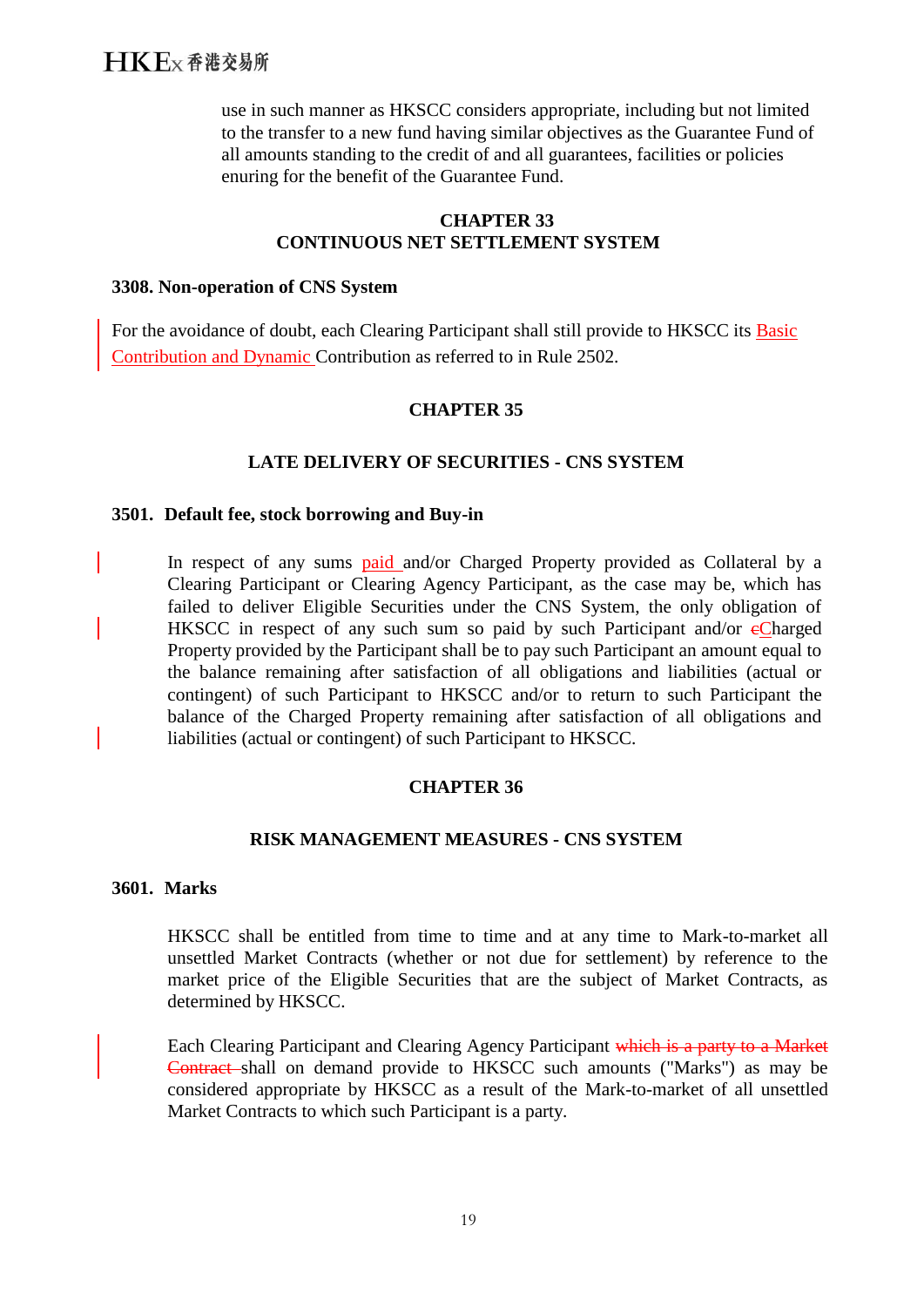Where a Clearing Participant and or Clearing Agency Participant which is a party to a Market Contract wishes HKSCC to waive computation of Marks on a part or the whole of a short stock position not due for settlement, it may provide the relevant quantity of CollateralEligible Security representing the short stock position to HKSCC as Collateral Security. HKSCC will have absolute right to use such Collateral Security to settle the covered portion of the short stock position on or before its Settlement Day.

Where a Clearing Participant or Clearing Agency Participant wishes HKSCC to waive computation of Marks and Concentration Collateral on a part or the whole of a long stock position not due for settlement, it may provide to HKSCC the relevant amount of Specific Cash Collateral representing the corresponding money position of the long stock position as cover for such long stock position. The Specific Cash Collateral paid to and accepted by HKSCC will be recorded in the CCMS House Collateral Account of such Participant as a credit entry. HKSCC will have absolute right to use such Specific Cash Collateral to settle the money position of the covered portion of the long stock position on or before its Settlement Day. The only obligation of HKSCC in respect of such Specific Cash Collateral shall be to pay to such Participant an amount equal to the balance (if any) remaining after satisfaction of all obligations and liabilities (actual or contingent) of such Participant to HKSCC.

A Clearing Participant or Clearing Agency Participant which provides Specific Cash Collateral to HKSCC represents and warrants to HKSCC that it has title and authority to provide such Specific Cash Collateral to HKSCC, free from all liens, charges, encumbrances, equities and all other third party rights of any nature whatsoever.

The calculation and collection of Marks, and the provision of Collateral Security and Specific Cash Collateral for HKSCC to waive computation of Marks and Concentration Collateral shall be made in accordance with the Operational Procedures. For the avoidance of doubt, HKSCC may at any time Mark-to-market the unsettled stock positions of Clearing Participants and Clearing Agency Participants in respect of Clearing Agency Transactions to be settled under the CNS System, and demand Marks from such Participants who are parties to the Clearing Agency Transactions.

# **3601A.Margin**

HKSCC shall be entitled from time to time and at any time to compute Margin on all unsettled Market Contracts (whether or not due for settlement) using the formula set forth in the Operational Procedures or such other methods and assumptions as HKSCC may from time to time consider appropriate. Unless HKSCC otherwise specifies, Margin will be computed with reference to the Margining Position of a Clearing Participant or Clearing Agency Participant. Such Margining Position will be determined by HKSCC in accordance with the Operational Procedures.

Each Clearing Participant and Clearing Agency Participant shall on demand provide to HKSCC such amounts as determined by HKSCC to be the required amount of Margin on all unsettled Market Contracts to which such Participant is a party.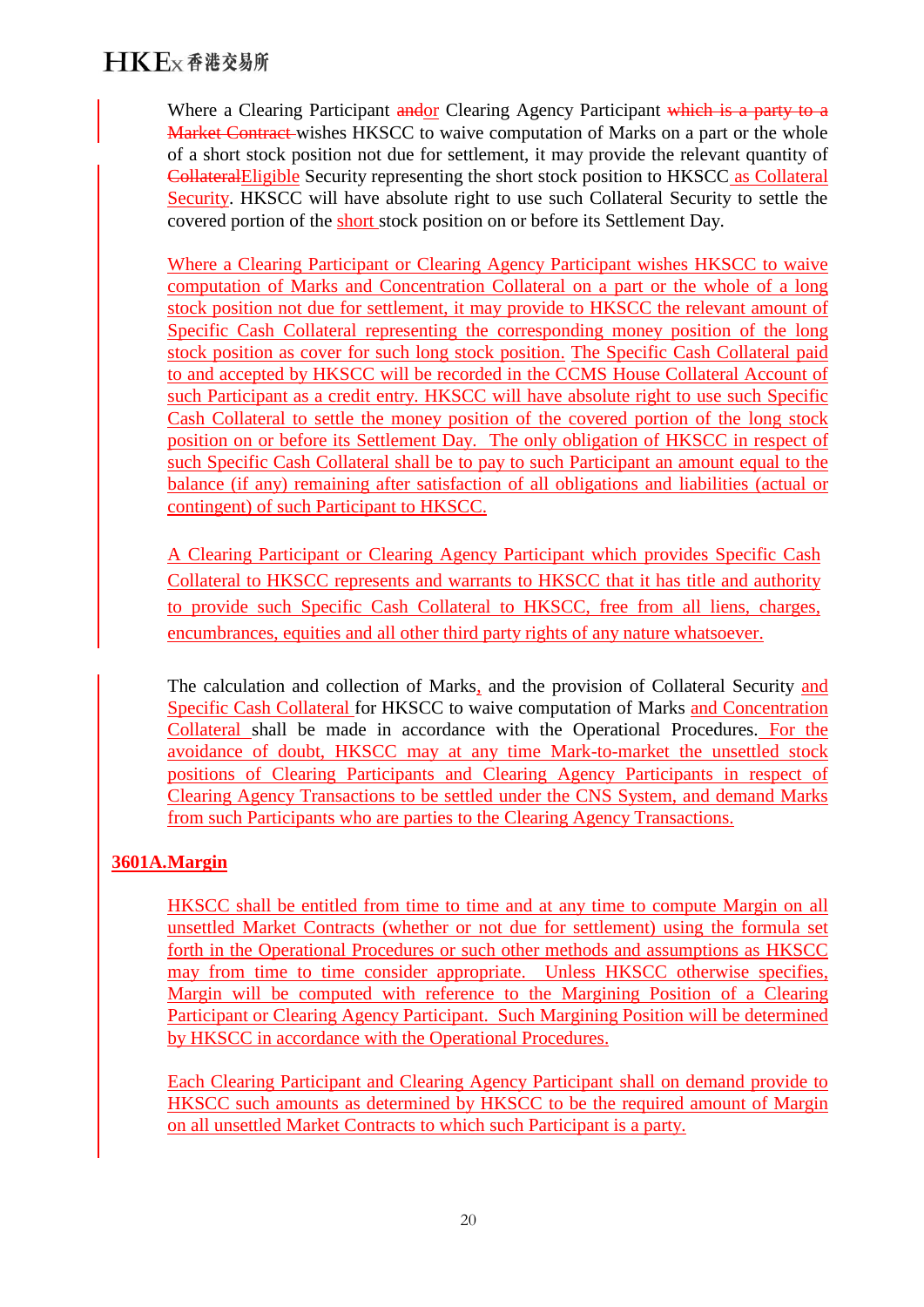Where a Clearing Participant or Clearing Agency Participant wishes HKSCC to reduce the Margining Position for computation of Margin in the manner as provided in the Operational Procedures, it may provide to HKSCC the relevant quantity of Eligible Security representing a part or the whole of a short stock position not due for settlement as Collateral Security. HKSCC will have absolute right to use such Collateral Security to settle the covered portion of the short stock position on or before its Settlement Day.

Where a Clearing Participant or Clearing Agency Participant wishes HKSCC to reduce the Margining Position for computation of Margin in the manner as provided in the Operational Procedures, it may provide to HKSCC the relevant amount of Specific Cash Collateral representing the corresponding money position of a part or the whole of a long stock position not due for settlement as cover for such long stock position. The Specific Cash Collateral paid to and accepted by HKSCC will be recorded in the CCMS House Collateral Account of such Participant as a credit entry. HKSCC will have absolute right to use such Specific Cash Collateral to settle the money position of the covered portion of the long stock position on or before its Settlement Day. The only obligation of HKSCC in respect of such Specific Cash Collateral shall be to pay to such Participant an amount equal to the balance (if any) remaining after satisfaction of all obligations and liabilities (actual or contingent) of such Participant to HKSCC.

A Clearing Participant or Clearing Agency Participant which provides Specific Cash Collateral to HKSCC represents and warrants to HKSCC that it has title and authority to provide such Specific Cash Collateral to HKSCC, free from all liens, charges, encumbrances, equities and all other third party rights of any nature whatsoever.

The calculation and collection of Margin, and the provision of Collateral Security and Specific Cash Collateral for HKSCC to reduce the Margining Position for computation of Margin, shall be made in accordance with the Operational Procedures. For the avoidance of doubt, HKSCC may at any time calculate Margin on unsettled stock positions of Clearing Participants and Clearing Agency Participants in respect of Clearing Agency Transactions to be settled under the CNS System, and demand Margin from such Participants who are parties to the Clearing Agency Transactions.

HKSCC may at any time in its absolute discretion determine the Margin amount required to be provided by a Clearing Participant or Clearing Agency Participant, and the time and manner of payment of the Margin amount by the Participant.

### **3602. Collateral**

HKSCC shall be entitled from time to time to require a Clearing Participant andor a Clearing Agency Participant which is party to a Market Contract to provide on demand collateral (including  $e$ Concentration  $e$ Collateral) or additional collateral ("Collateral") in such form, to such extent and in such manner as is determined by HKSCC to be appropriate by reference to, inter alia, the level of exposure of such Participant to HKSCC (including, but not limited to, the risks associated with the effecting of Closing-out Contracts pursuant to Rule 3607 and the risks of effecting Buy-ins pursuant to Rule 3501 in the event of a default by the Participant) and such other matters as HKSCC shall consider relevant, all in accordance with the Rules.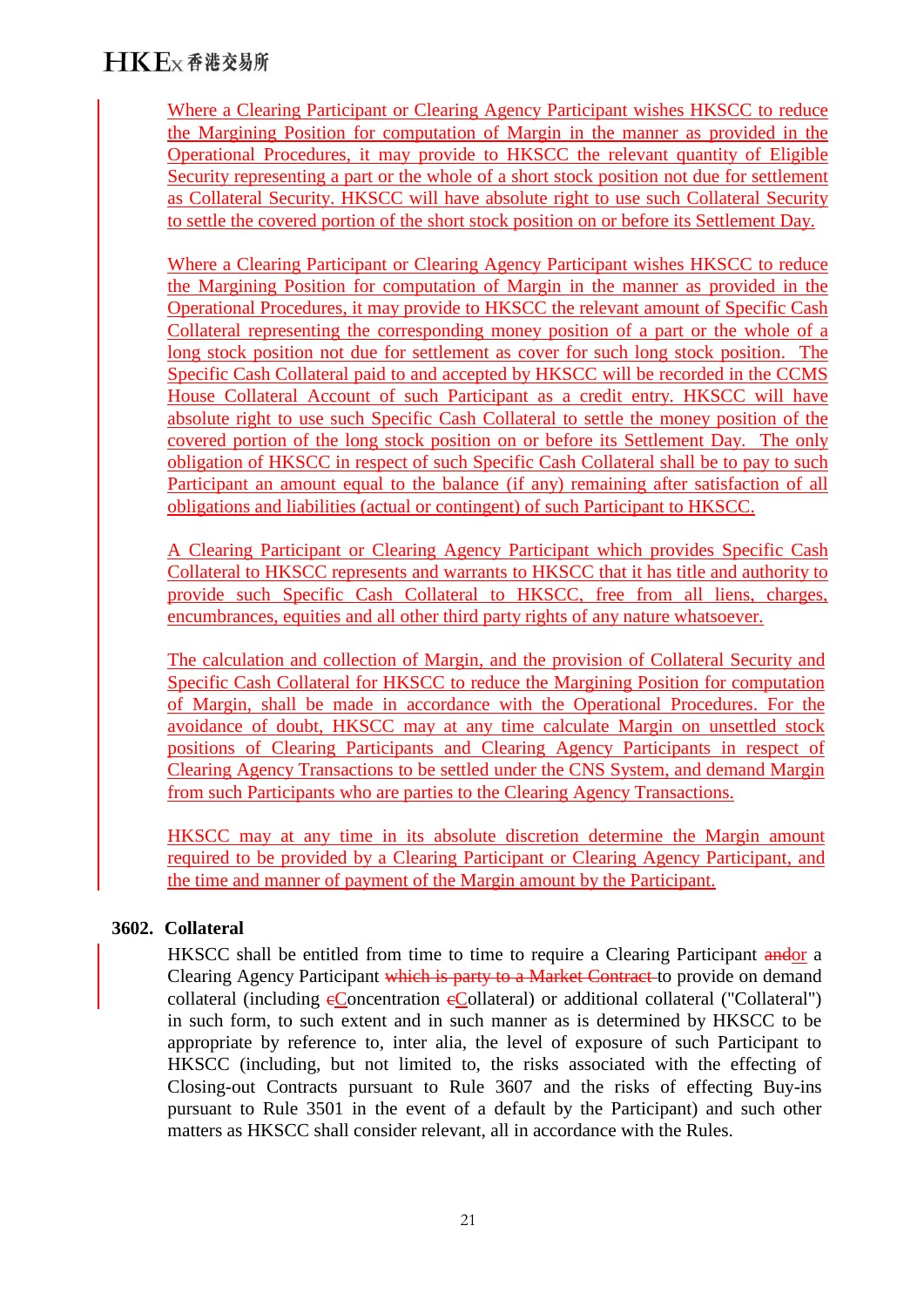Without limiting the generality of the above, a Clearing Participant or Clearing Agency Participant with a net long CNS stock position in an Eligible Security which HKSCC considers as high risk security is subject to a Concentration Collateral as determined by HKSCC from time to time in accordance with the Operational Procedures. HKSCC may waive the computation of Concentration Collateral on a part or the whole of a stock position not due for settlement as provided in Rule 3601.

A Clearing Participant or Clearing Agency Participant which is a party to a Market Contract providing Collateral to HKSCC, where applicable, represents and warrants in favour of HKSCC that it has title and authority to provide such Collateral to HKSCC, free from all liens, charges, encumbrances, equities and all other third party rights of any nature whatsoever.

For the avoidance of doubt, HKSCC may at any time require Clearing Participants and Clearing Agency Participants who are parties to Clearing Agency Transactions to be settled under the CNS System to provide Collateral, including Concentration Collateral, to HKSCC.

# **3603. Form of Marks, Margin and Collateral**

Unless HKSCC otherwise agrees or the Operational Procedures otherwise provided, Clearing Participants and Clearing Agency Participants shall provide Marks, Margin and Collateral required pursuant to Rules 3601, 3601A and 3602 in the form of cash in the currency in which Marks, Margin and/or Collateral is calculated and denominated. The provision of Marks, Margin and Collateral in any other currency or any other form, if it is accepted by HKSCC, shall be subject to such conditions and up to such limits as HKSCC may from time to time determine.

HKSCC shall be entitled from time to time to accept eash in Hong Kong dollar and other currencies and/or Collateral Eligible Securities from Participants as Collateral Securities for discharge and satisfaction of Marks, Margin and/or Collateral of the Participants or for HKSCC's waiver of computation of Marks on any Market Contract of Participants required pursuant to Rules 3601, 3601A and 3602. The calculation and collection of Collateral Securities shall be made in accordance with the Operational Procedures.

HKSCC shall also be entitled from time to time to accept bank guarantees arranged by Clearing Participants or Clearing Agency Participants as collateral for Marks, Margin and/or Collateral obligations of the Participants required pursuant to Rules 3601, 3601A and 3602. The bank guarantees shall be in the form prescribed by HKSCC and issued by a licensed bank under the Banking Ordinance which is acceptable to HKSCC from time to time. The Participant shall seek prior approval from HKSCC for the use of bank guarantees as collateral. HKSCC has absolute right to determine the limits of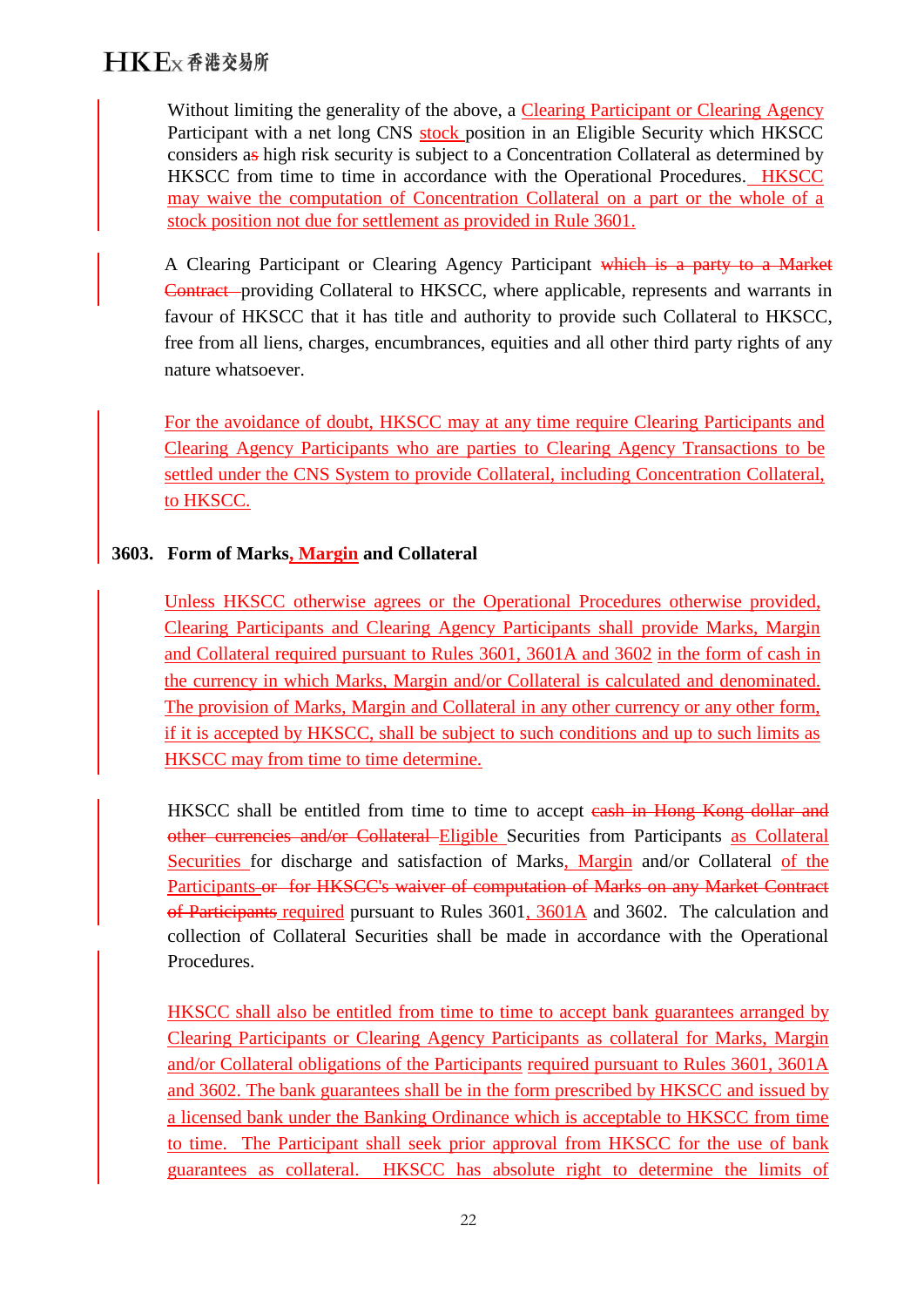obligations of Participants that may be covered by means of bank guarantees and the value of any bank guarantees provided. The Participant shall be liable for all disbursements and expenses that may be incurred by HKSCC in respect of or incidental to the acceptance, expiry and early termination of any bank guarantee that may be provided by the Participant.

Without prejudice to Rules 3601, 3601A and 3602, HKSCC may, for the purposes of deciding whether or not to require Clearing Participants and Clearing Agency Participants which are parties to Market Contracts to provide Marks, Margin or Collateral, prescribe position limits on such Participants.

HKSCC may apply all or any of the Marks, Margin, and/or Collateral (including all rights and entitlements thereto, if any) and/or Charged Property or the proceeds thereof at any time without prior notice to a Clearing Participant or Clearing Agency Participant which is a party to a Market Contract, as the case may be, which has made the provision of Marks, Margin, Collateral and/or Charged Property in or towards satisfaction of the obligations and liabilities (actual or contingent) of such Participant to HKSCC.

Where bank guarantees have been accepted as collateral for Marks, Margin and/or Collateral obligations of a Clearing Participant or Clearing Agency Participant, HKSCC may apply the proceeds of the bank guarantees at any time without prior notice to the Participant in or towards satisfaction of the obligations and liabilities (actual or contingent) of such Participant to HKSCC.

HKSCC has absolute discretion to determine the order of application of such Marks, Margin, Collateral, Charged Property and proceeds of bank guarantees in such manner as it considers appropriate.

A Clearing Participant or Clearing Agency Participant which is a party to a Market Contract, as the case may be, which provides Marks, Margin, Collateral and/or Charged Property shall not create or permit to subsist any mortgage, charge or other encumbrance over all or any of the Marks, Margin, Collateral or Charged Property. The Marks, Margin, Collateral, bank guarantees and Charged Property shall be in addition to and independent of any cover provided to HKSCC and any security which HKSCC may at any time hold for the obligations and liabilities of such Participant.

In respect of any sums received by HKSCC and/or Eligible Securities deposited with HKSCC as Marks, Margin, Collateral and/or Charged Property from a Clearing Participant or Clearing Agency Participant which is a party to a Market Contract, as the case may be, the only obligation of HKSCC to such Participant shall be to pay such Participant an amount equal to the balance remaining after satisfaction of all obligations and liabilities (actual or contingent) of such Participant to HKSCC and/or to return to such Participant the balance of the Charged Property remaining after satisfaction of all obligations and liabilities (actual or contingent) of such Participant to HKSCC.

**3603A. Marks, Margin and Collateral in the form of cash**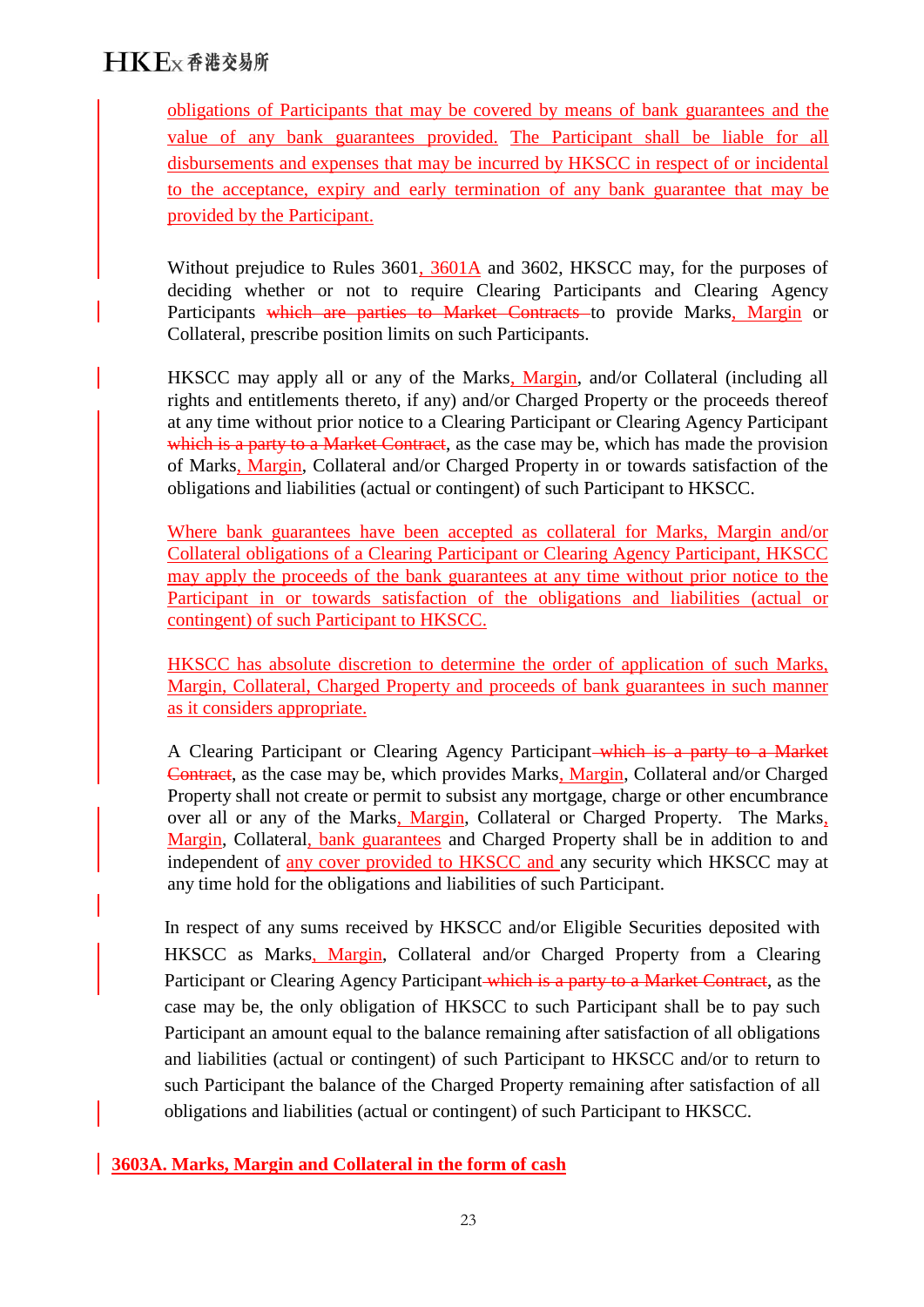Cash in Hong Kong dollar and other currencies provided by a Clearing Participant or Clearing Agency Participant to HKSCC pursuant to Rules 3601, 3601A, 3602 and/or 3603 are amounts paid by the Participant to HKSCC. Such amounts shall be recorded as credit entries in the CCMS House Collateral Account (or any other CCMS Collateral Account as determined by HKSCC) established for the Participant. The only obligation of HKSCC to the Participant in respect of such amounts shall be to pay the Participant an amount equal to the balance remaining after satisfaction of all obligations and liabilities (actual or contingent) of such Participant to HKSCC.

# **3608. Charged Property**

Cash in Hong Kong dollar and other currencies and/or Collateral Securities accepted by HKSCC pursuant to Rule 3603 shall be credited to the CCMS House Collateral Account (or any other CCMS Collateral Account as determined by HKSCC) of the Participant, or to any other CCMS Collateral Account as determined by HKSCC.

HKSCC shall have a first fixed charge over:-

- (a) eash in Hong Kong dollar and other currencies and/or the Collateral Securities from time to time credited to any CCMS Collateral Account of the Participant; and
- (b) the Derived Assets

by way of a continuing security (i) for the discharge and satisfaction of any Marks, Margin and Collateral obligations of such Participant–or for HKSCC's waiver of computation of Marks on any Market Contract, (ii) for the discharge and satisfaction of all other obligations and liabilities (actual or contingent) of such Participant to HKSCC arising directly in connection with HKSCC ensuring the settlement of Market Contracts to which such Participant is a party, (iii) for the discharge and satisfaction of all liabilities (actual or contingent) of such Participant to HKSCC arising from a loss of or defects affecting Eligible Securities pursuant to Rule 812, Rule 813, Rule 814 and Rule 815 and (iv) for the discharge and satisfaction of all other obligations (actual or contingent) of such Participant to HKSCC. Each of the charges created over the assets specified in (a) and (b) and in respect of the Participant's obligations in (i), (ii), (iii) and (iv) above shall form a separate security.

Without prejudice to the above, the Charged Property shall also be a continuing security for HKSCC's waiver of computation of Marks and reduction of Margining Position for computation of Margin required from such Participant.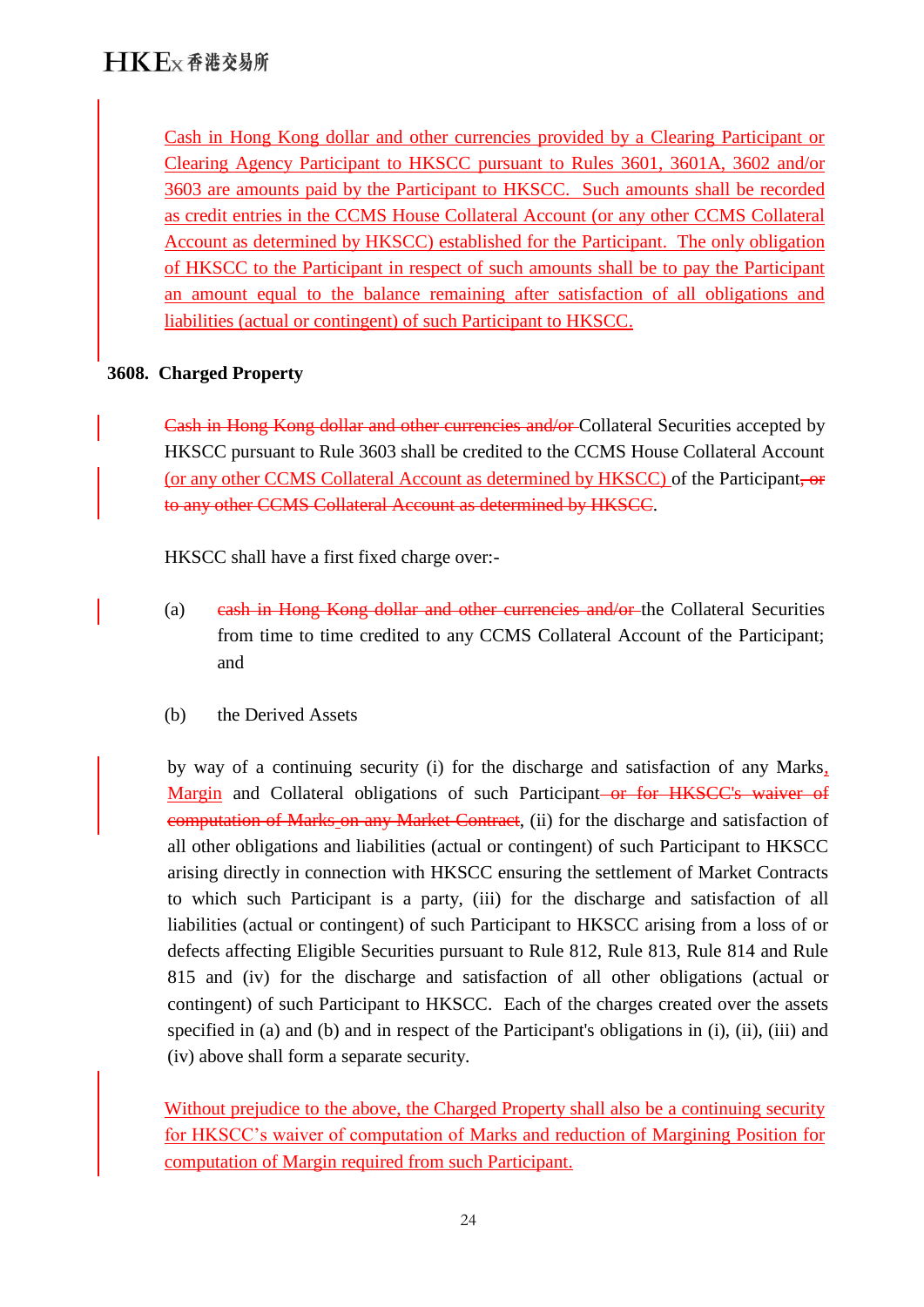The Participant shall, at its own cost, promptly execute and do, all such acts, deeds and things as HKSCC may from time to time require for perfecting, preserving or protecting the security created under this Rule or for facilitating the realisation of HKSCC's security over the Charged Property.

Cash in Hong Kong dollar and other currencies and/or Collateral Securities credited to the CCMS Collateral Account of a Participant may not be transferred from such Account without the express permission consent of HKSCC.

Without prejudice to HKSCC's rights in Rules 3702, upon any failure by a Participant to perform its obligations to HKSCC under the CNS System or when HKSCC otherwise deems it necessary for its own protection:

- (i) HKSCC may sell or apply the Charged Property of the Participant without further reference to the Participant and the provisions of Rule 3702 shall apply equally to such sale. Following such sale or application, the only obligation of HKSCC to such Participant in respect of its Charged Property shall be to pay such Participant an amount equal to the balance and/or to return to such Participant the balance of the Charged Property remaining after satisfaction of all obligations and liabilities (actual or contingent) of such Participant to HKSCC;
- (ii) Derived Assets credited to the Entitlement Account may not be transferred from such Account without the express permission consent of HKSCC and may be transferred to any of the Participant's CCMS Collateral Account as determined by HKSCC; and
- (iii) all dividends, interests and other **eash**-distributions in respect of the Charged Property not forming part of the Derived Assets may be retained and used by HKSCC.

# **3609. Bank Guarantee**

Bank guarantees accepted by HKSCC pursuant to Rule 3603 shall be recorded in the CCMS House Collateral Account (or any other CCMS Collateral Account as determined by HKSCC) of the Participant, in such manner as HKSCC considers appropriate.

Any bank guarantee provided for use as collateral for Marks, Margin and/or Collateral obligations of a Participant shall be a continuing guarantee in accordance with its terms and shall form a separate security.

The Participant shall, at its own cost, promptly execute and do all such acts, deeds and things as may from time to time require for preserving or maintaining the collateral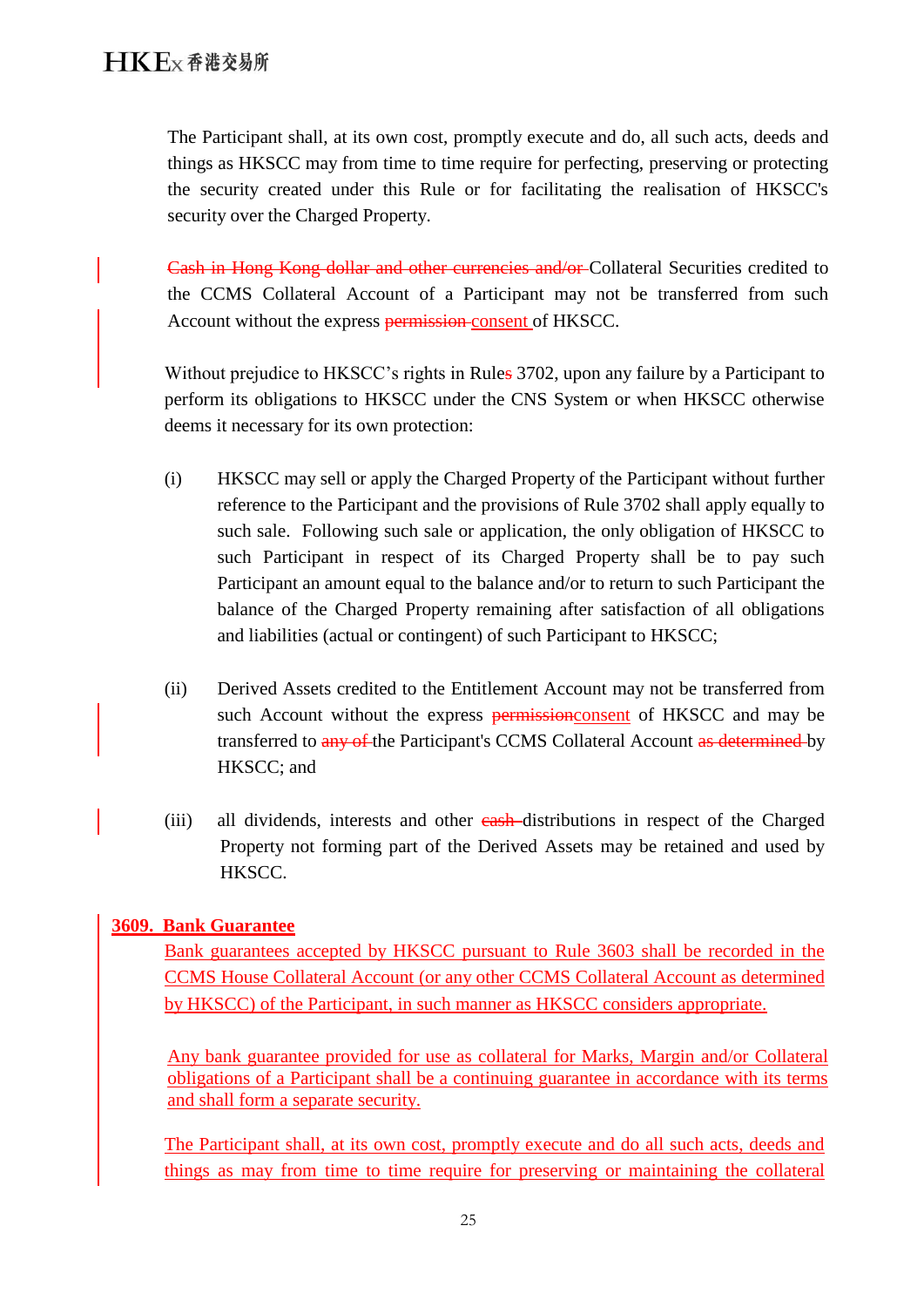# $H K E_X$   $\Phi$  港 交易所

provided by way of bank guarantees, or for facilitating the exercise of rights of HKSCC under the bank guarantees.

Without prejudice to HKSCC's rights in Rule 3702, upon any failure by a Participant to perform its obligations to HKSCC under the CNS System or when HKSCC otherwise deems it necessary for its own protection, HKSCC may exercise all its rights under the bank guarantees and apply the proceeds of the bank guarantees, without notice or further reference to the Participant.

### **CHAPTER 37**

#### **DEFAULT RULES - CNS SYSTEM**

#### **3702. Actions on default**

Without prejudice to any other provision of the Rules, the actions which HKSCC may take as referred to in Rule 3701 are:-

- (i) to effect Closing-out Contracts in accordance with Rule 3607;
- (ii) to sell or apply Marks, Margin, Collateral, Specific Cash Collateral, Charged Property (including, but not limited to, Derived Assets credited to the Entitlement Account of a defaulting Clearing Participant or Clearing Agency Participant), any Eligible Securities held by HKSCC (*irrespective of whether* they are held in lieu of Marks, Margin and/or Collateral, or for HKSCC's waiver in computation of Marks and reduction of Margining Position for computation of Margin on any Market Contract) and any securityies furnished by a defaulting Clearing Participant or Clearing Agency Participant, without further reference to the Clearing Participant or Clearing Agency Participant and to execute all such documents and take all such action as may be necessary in connection therewith, if appropriate, on behalf of the Clearing Participant or Clearing Agency Participant;
- (iii) to exercise its rights of set-off pursuant to Rules 1207 and 12A15;
- (iv) to take any other action or measure open to HKSCC under the Rules;
- (v) to debit Eligible Securities from the Stock Clearing Account of a defaulting Clearing Participant or Clearing Agency Participant without further reference to the Clearing Participant or Clearing Agency Participant;
- (vi) to exercise all rights attaching to the Charged Property, including, but not limited to voting rights; and
- (via) to exercise all rights under bank guarantees provided for use as collateral for Marks, Margin, Collateral or other obligations (actual or contingent) of a defaulting Clearing Participant or Clearing Agency Participant, without notice or